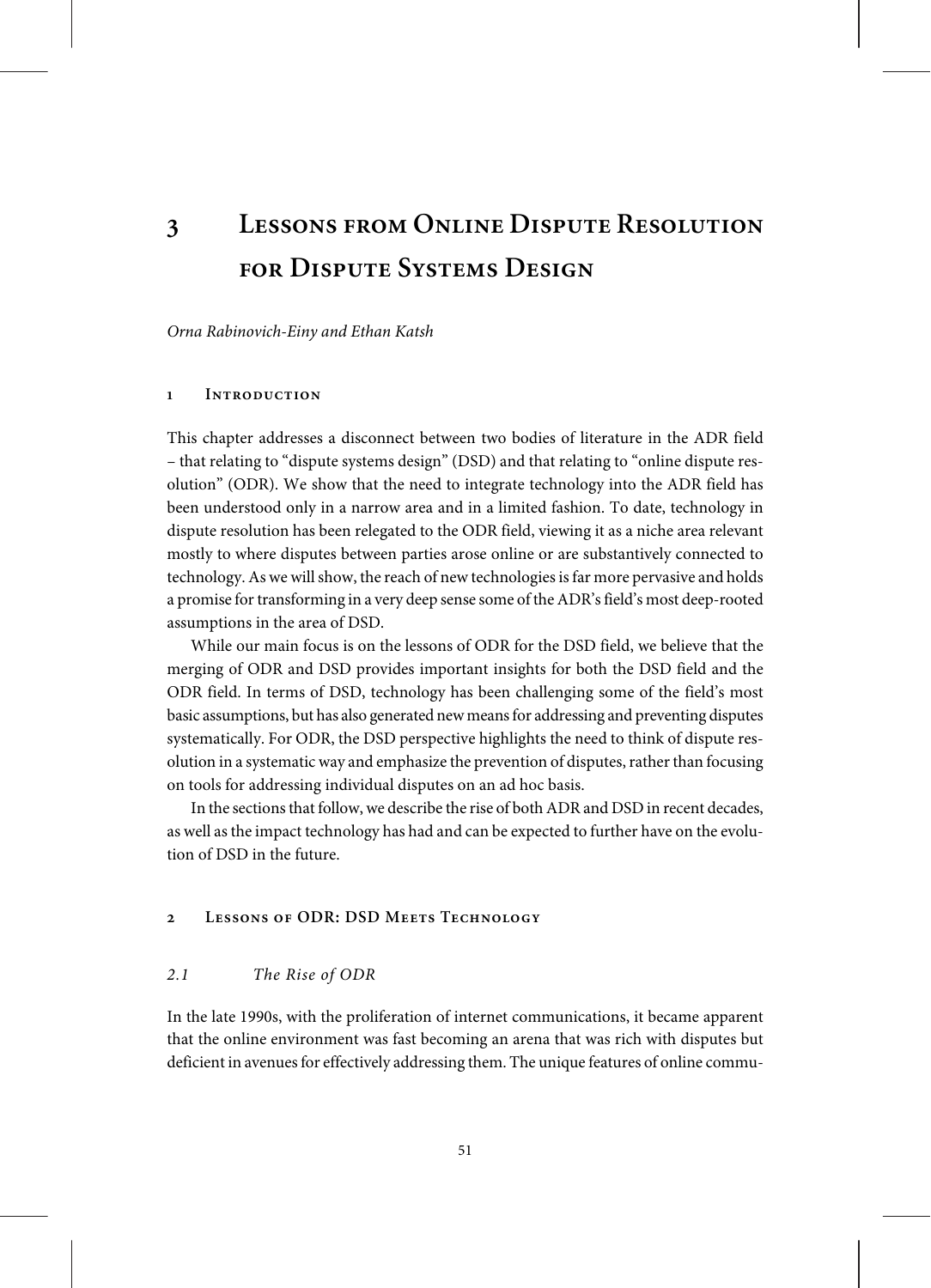nication made traditional, face-to-face dispute resolution processes irrelevant. Since communications could be conducted over distances(oftentimes crossing legal jurisdictions) and identities could be easily masked, familiar means for engendering trust and ensuring the effectiveness of dispute resolution mechanisms were typically missing. $^{\rm 1}$  Even where some of these difficulties could be mitigated, courts and traditional ADR processes typically remained inaccessible due to the high costs associated with face-to-face processes that required long distance travel and legal representation for dealing with what were often small scale conflicts (in monetary terms).

The realization that the very features that have contributed to the emergence of disputes online – mainly the communication over geographical, cultural and linguistic differences – have also served to make traditional dispute resolution avenues ineffective, has given rise to the development of what has been termed "online dispute resolution", or ODR. Originally, the term referred to processes for dispute resolution that relied on ICT or were being offered through the internet for addressing conflicts that arose online (namely in the e-commerce setting or on online social forums) or were related to the digital environment (such as copyright abuse). Over time, use of such processes has expanded, and these mechanisms are increasingly being offered for the resolution of offline disputes (although interestingly some of the very early ideas for using ODR targeted offline conflicts, offering online processes for addressing family disputes).

The contemporary ODR landscape can be divided into two principal domains – tools and systems. The first area has involved the development of specific dispute resolution applications that can be used to resolve both online and offline disputes. The future of ODR is assumed by many to lie in an expanding array of tools that will open up new options for third parties.<sup>2</sup> Perceived in this way, ODR is not in itself a distinct field but more like a support system for mediators and arbitrators addressing individual disputes. As mediators have become more comfortable generally in the use of technology, they have increasingly been looking for software applications that could perform a discrete function and could be plugged into their practice in some way.<sup>3</sup> From such a perspective, the future of ODR

<sup>1</sup> O. Rabinovich-Einy, "Technology's Impact: The Quest for a New Paradigm for Accountability in Mediation", Harv. Neg. L. Rev. (2006) Vol. 11, pp. 257-258.

<sup>2</sup> See E. Katsh & J. Rifkin, Online Dispute Resolution: Resolving Conflicts in Cyberspace 2001, pp. 90-116; D. Larson, "Technology Mediated Dispute Resolution", U. of Toledo L. Rev. (2006) Vol. 38, pp. 215-217; A.R. Lodder & J. Zeleznikow,"Developing an Online Dispute Resolution Environment: Dialogue Tools and Negotiation Support Systems in a Three-Step Model", Harv. Negot. L. Rev. (2005) Vol. 10, pp. 287-337.

<sup>3</sup> For example, the use of software for an online brainstorming process (see E. Katsh & L. Wing, "Ten Years of Online Dispute Resolution (ODR): Looking at the Past and Constructing the Future", Univ. of Toledo L.Rev. (2006) Vol. 38, pp. 19-45; see also Debatagraph's visualization tools used for exploring various aspects of a problem and potential solutions (see <http://debategraph.org/>, last accessed 9 May 2011).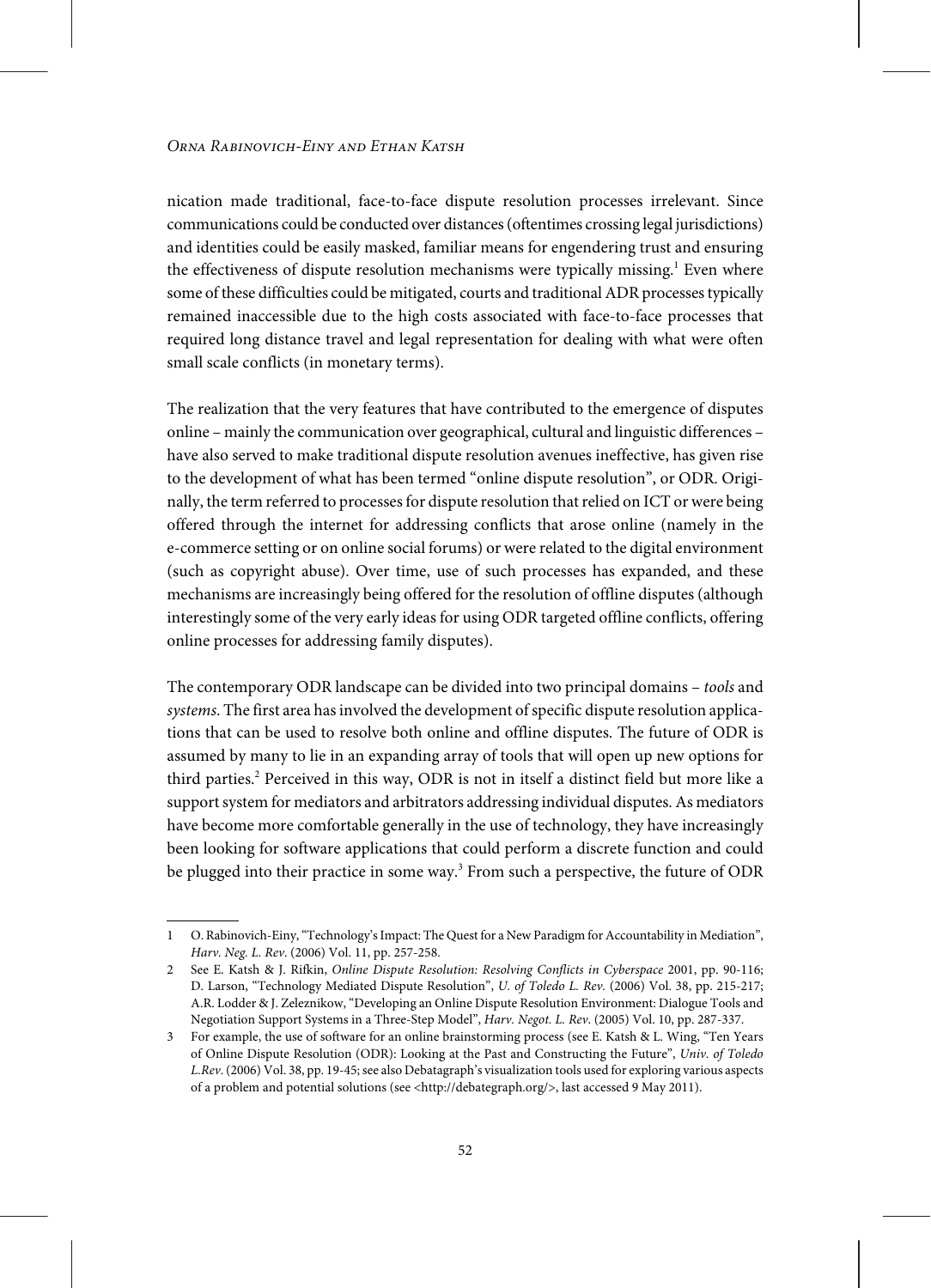would seem to lie in an ongoing evolution of more and more powerful software that could be employed in more and more complicated contexts.

One example of ODR tools is the development of processes for "automated negotiation".<sup>4</sup> In automated negotiation, a human third party such as a mediator or arbitrator is substituted with software-based decision making. Prominent examples of such processes can be found in SquareTrade's<sup>5</sup> or ECODIR's<sup>6</sup> preliminary stage of dispute resolution, as well as in Cybersettle's double-blind bidding process.<sup>7</sup> Another tool consists of "negotiation support systems" – software that assists negotiating parties in determining their own interests as well as reaching a mutually accepted resolution that maximizes joint gain for all parties.<sup>8</sup> Finally, a variety of ODR providers including The Mediation Room, $^9$  Juripax $^{\rm 10}$  and Benoam $^{\rm 11}$ have been for quite some time now operating online platforms that allow mediators and arbitrators to exchange documents and communicate with parties without having to meet face-to-face. These ODR tools are now being used to facilitate the mediation process even when the disputants are in the same room and the conflicts emerged in the offline setting. While the appeal of ODR for online disputes is often obvious and is related to the lack of real alternatives, in the case of the application of ODR tools for offline disputes the main advantages of ODR have been perceived to be the accessibility, low cost and speed of communication through such tools.<sup>12</sup> Over the years, additional advantages have been recognized, which extend beyond efficiency-related considerations, and relate to the potential of new technologies to overcome disputant biases and facilitate parties in reaching better, pareto-optimal resolutions.<sup>13</sup> These qualitative advantages are perhaps even more salient in the second domain in which ODR has developed over the last two decades – the realm of ODR systems.

ODR systems include ODR tools (such as those described above) used in a coordinated way within a closed setting by a limited (but potentially very large) number of users who

<sup>4</sup> See E. Katsh & O. Rabinovich-Einy, "Technology and the Future of Dispute Systems Design", forthcoming Harv. Neg. L. Rev. 2012.

<sup>5</sup> Rabinovich-Einy (2006), p. 258.

<sup>6</sup> <www.ecodir.org/odrp/details.htm>, last accessed on 7 May 2011.

<sup>7</sup> <www.cybersettle.com/pub/home/about.aspx>, last accessed on 7 May 2011.

<sup>8</sup> <www.smartsettle.com/resources/275-negotiation-support-system-challenges-and-opportunities>, last accessed on 7 May 2011.

<sup>9</sup> <www.themediationroom1.com/>, last accessed on 7 May 2011.

<sup>10</sup> <www.juripax.com/>, last accessed on 7 May 2011.

<sup>11</sup> <www.benoam.co.il/>, last accessed on 7 May 2011.

<sup>12</sup> O, Rabinovich-Einy, "Balancing the Scales: The Ford-Firestone Case, The Internet, and the Future Dispute Resolution Landscape", Yale Journal of Law & Technology (2006) Vol. 6, pp. 29-30.

<sup>13</sup> E.M. Thiessen & J.P. McMahon, "Beyond Win-Win in Cyberspace", Ohio St. J. on Disp. Resol (2000) Vol. 15, pp. 643-667.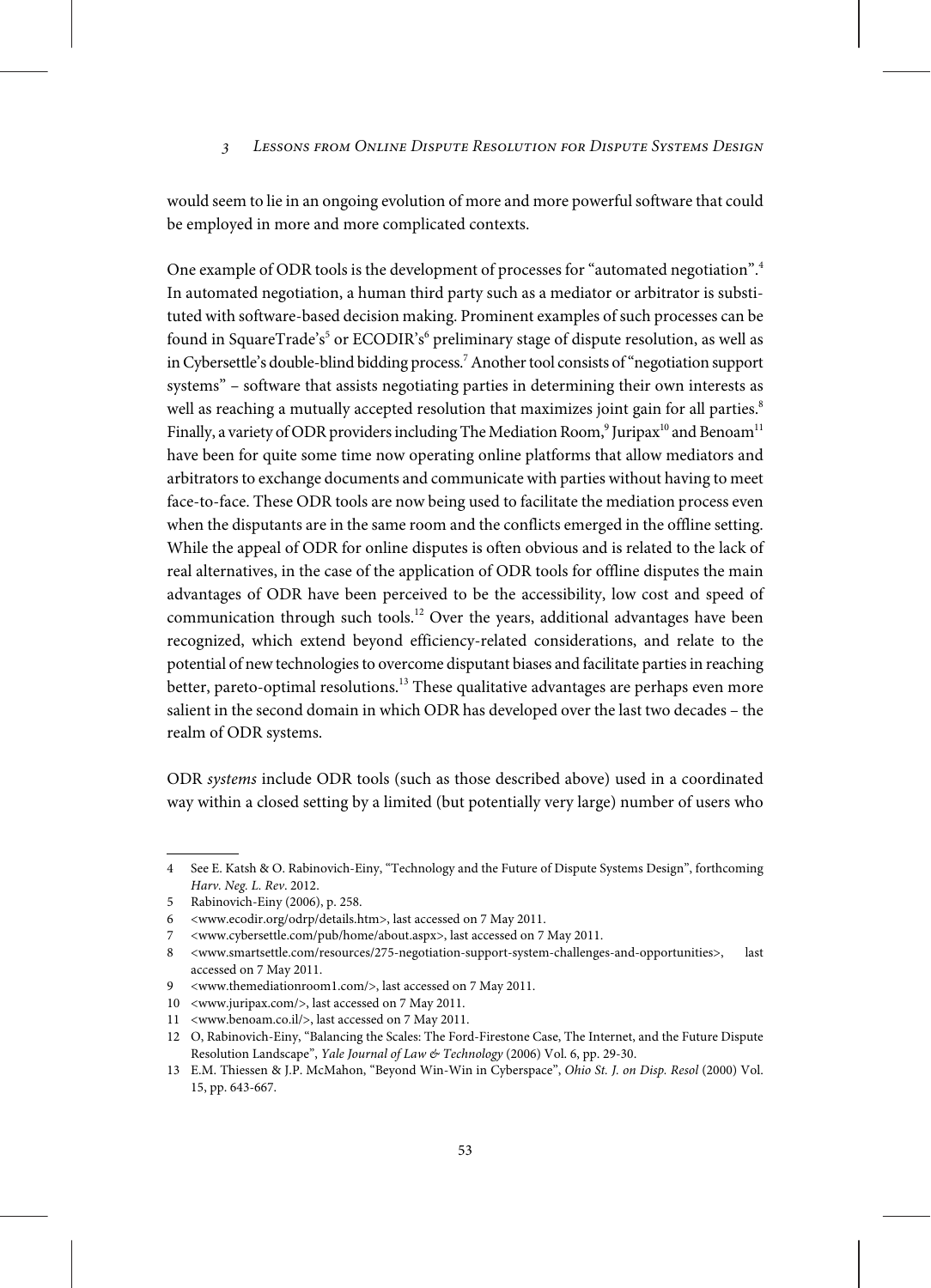are engaged in ongoing interactions with other users and may experience similar types of problems over time. Originally, ODR systems were developed for online disputes and, in the case of systems, for online communities. The paradigmatic example of an ODR system is the eBay dispute resolution mechanism, which is well-known for its high usage rate (nowhandlingwell oversixty million disputes annually) and impressive successrates(over 80% of the disputes are satisfactorily resolved through automated mechanisms without a need for any human involvement).<sup>14</sup> eBay, by studying patterns of disputes and developing a system that can handle large numbers of repetitive types of conflicts, has managed to resolve such disputes early on and at a low cost (an essential feature given the low dollar value of many, although certainly not all, eBay transactions). No less important though has been the contribution of eBay's ODR system to the realm of dispute prevention. By studying the data uncovered in the dispute resolution processes, eBay has managed to uncover common sources of problems and to structure information and services on its site so that these problems do not recur.<sup>15</sup>

Another elaborate ODR system that has emerged in another online context, is the one established on Wikipedia.<sup>16</sup> The system offers its users a variety of online parallels to traditional ADR processes (e.g., negotiation, mediation and arbitration), as well as some new variants (such as online polling). Alongside its dispute resolution efforts, Wikipedia is focused on dispute prevention, drawing on technological tools not only forstudying patterns of disputes and effective resolution strategies, but also for automatically detecting such problems asillegitimate editing of content on itssite and deleting such content immediately, even before abuse has been reported by users. What both eBay and Wikipedia understood early on was that by offering effective dispute resolution mechanisms that were integrated with the site's (or community's) principal mission, they not only satisfactorily address individual disputes, but are also able to prevent problems thereby enhancing trust in the site and improving its content and performance. In this mission, technology was not only a byproduct of such sites' online operations, but proved to be an invaluable tool in detecting problematic patterns and instituting effective, often automated, solutions.

As can be seen from the eBay and Wikipedia examples, companies that operate exclusively online have enjoyed a head start in understanding how influential a communications and information processing capability can be in shaping the nature and quantity of disputes that occur and the options for dispute resolution that will be needed. They have demonstrated the value of not treating disputes as isolated events and of treating the information

<sup>14</sup> Katsh & Rabinovich-Einy (2012).

<sup>15</sup> Id.

<sup>16 &</sup>lt;http://en.wikipedia.org/wiki/Wikipedia:Dispute\_resolution>, last accessed on 7 May 2011.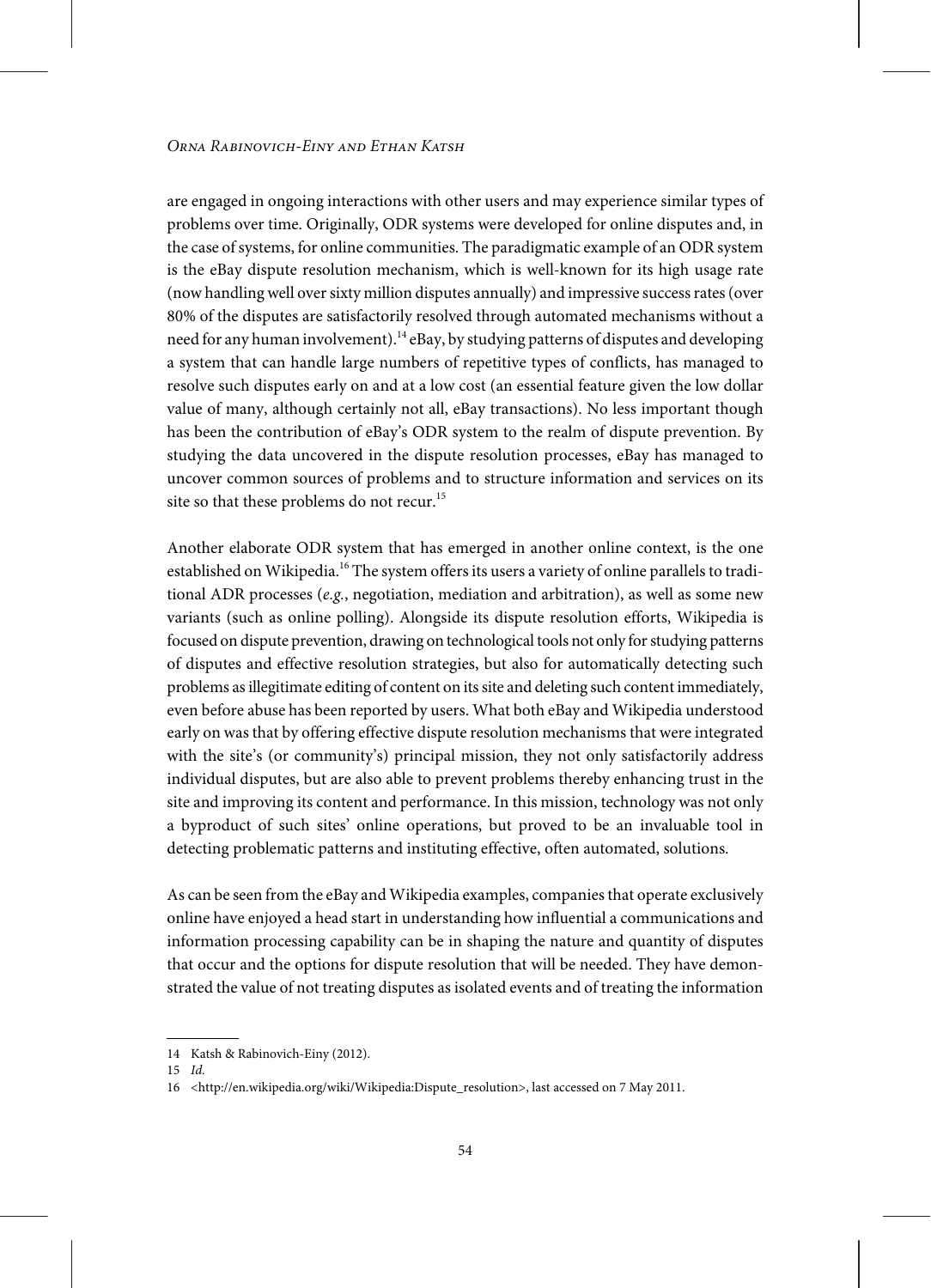generated by a functioning dispute system as something that needs to be attended to in order to understand how disputes surface and to identify approaches in how they might be resolved.

The lessons learned by the all-online entities that had no choice but to think in terms of a dispute system are not likely to be confined to such entities in the future. As all institutions adopt communication over the network as a significant part of their operating models, and as online interactions replace many traditional offline interactions, institutions will confront many of the forces, capabilities and opportunities that the all-online entities have already identified. Indeed, to some extent this process has already begun with some offline organizations and companies starting to integrate ODR systems. One example is the adoption of an online arbitration system for the resolution of fender-bender subrogation claims for property damages in the insurance industry in Israel.<sup>17</sup> An entire industry has shifted from litigating these claims to addressing them systematically through an exclusively online system. Beyond the effective and satisfactory resolution of individual disputes, the online system has led to the refinement of the rules governing such claims, thereby enhancing clarity and preventing similar problems from recurring.<sup>18</sup>

Another example is the current experimentation with ODR for addressing Freedom of Information Act (FOIA) disputes in the United States.<sup>19</sup> While up until now each government agency has addressed FOIA claims separately, the introduction of a comprehensive ODR system to deal with FOIA-related disputes promises to create links across agencies thereby enhancing efficiency and satisfaction. Through these links, the ODR system would not only be able to more effectively address systemic patterns of problems that arise repeatedly in these contexts, but would also be able to operate on a preventative level. $^{20}$ 

Aswe can see from the brief description of the evolution of the ODR field, the line between on- and offline activities has been constantly shifting, with activities that were considered in the past to be the domain of face-to-face interaction becoming an inherent part of online communication. Parallel to these developments, the distinct characteristics of online communications have been blurred, with digital avenues becoming a primary means for communication between close friends who are based near one another as well as a means for connecting with distant strangers. These changes have meant that the domain of ODR

<sup>17</sup> O. Rabinovich-Einy & R. Tsur,"TheCase for Greater Formality inADR: Drawing on the Lessons of Benoam's Private Arbitration System", Vermont L. Rev. (2010) Vol. 34, p. 542; O. Rabinovich-Einy & R. Tsur, "Unclogging the Collision Course: The Evolution of Benoam, an Online Private Court", ACResolution 2010, p. 8.

<sup>18</sup> See generally, Rabinovich-Einy & Tsur "The Case of Greater Formality", 2010.

<sup>19</sup> Katsh & Rabinovich-Einy (2012).

<sup>20</sup> Id.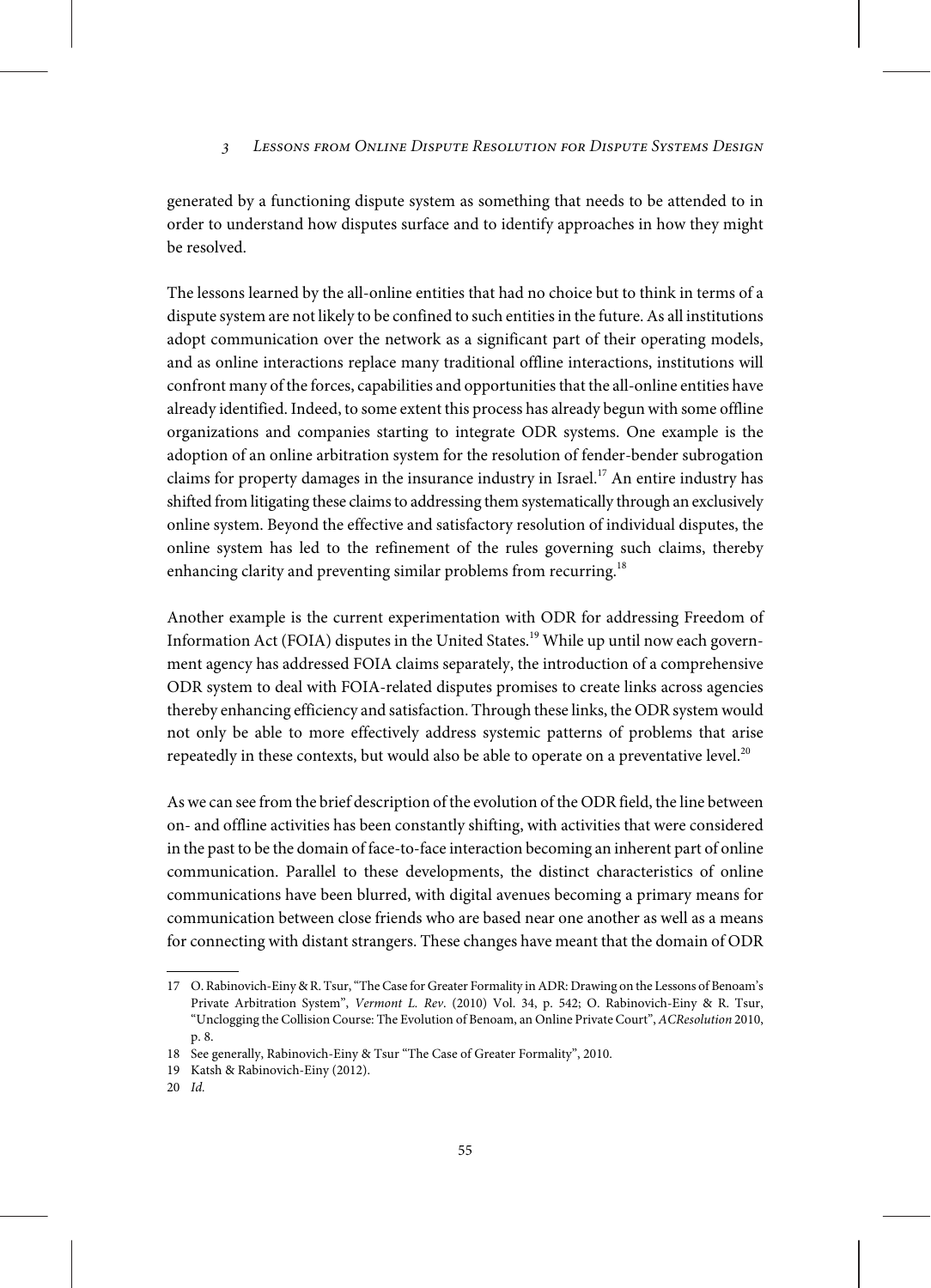has also expanded, relaxing many of the assumptions about what is and is not appropriate for online resolution. In the following section, we explore another development in the ADR field that emerged around the same time asinternet communications began to spread – the growth of DSD. Despite both developments being grounded in the broader field of ADR and other connections that exist between them, they have thus far occupied distinct spheres, with occasional references to one another, but no systematic effort to think about the deeper connections that exist between them.

# 2.2 The Emergence of DSD

In the late 1980s, Ury, Brett & Goldberg published a book entitled Getting Disputes Resolved: Designing Systems to Cut the Costs of Conflict.<sup>21</sup> This book would later be recognized as signaling the birth of the field of DSD. The authors' principal insight was that patterns of disputes can be found in closed settings and, therefore, by institutionalizing avenues for addressing disputes, conflict will be handled more effectively and satisfactorily than through  $ex$ -post measures.<sup>22</sup> From the very beginning, it was clear that the emerging field marked a shift from an individual perspective (that was typical of ADR up to that point) to a structural one:

Ury et al.'s research was based on empirical data concerning wildcat strikes in the mining industry but they also hoped to provide new perspectives on both dispute resolution and prevention systems in organizations and institutions. They were intrigued by the fact that different mines suffered from different kinds of strikes. The explanation lay in processes and levels of communication between union and management. Communication that focused on interests of the parties and that took place continuously was believed to help prevent strikes. This realization led Ury et al. to

[d] istinguish three major ways of resolving disputes: to reconcile the disputants' underlying interests, to determinewho isright, and to determinewho has more power. Problem solving negotiation exemplifies the interests approach; going to court, the rights approach; strikes and wars, the power approach. We argue that, in general, an interests approach is less costly and more rewarding than a rights approach,which in turn isless costly and more rewarding than a power approach. The goal, then, is to design a system that provides interests-based procedures for disputants to use whenever possible and low-cost rights proce-

<sup>21</sup> W.B. Ury et al., Getting Disputes Resolved: Designing Systems to Cut the Costs of Conflict, 1988.

<sup>22</sup> See id., pp. xii-xiii.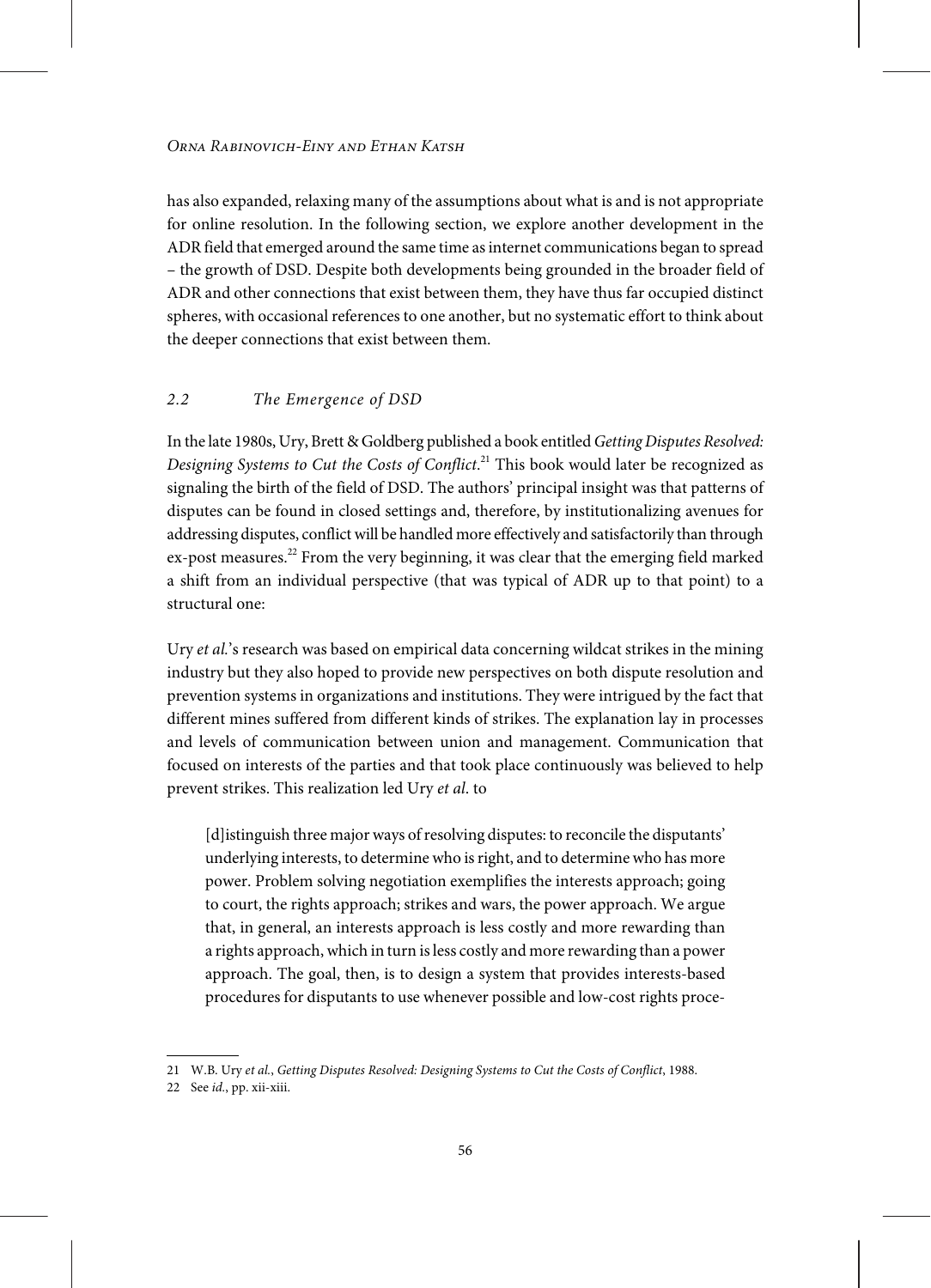dures (such as advisory arbitration) or low-cost power procedures (such as voting) as backups.<sup>23</sup>

In addition, Ury et al. offered a four-stage communications-intensive design process comprised of diagnosis, design, implementation, and finally exit, evaluation and diffusion.<sup>24</sup>

Several years later, Costantino & Merchant published the second major building block in the evolution of the DSD field.<sup>25</sup> The Costantino & Merchant book focused attention on the value of identifying patterns of disputes. Where patterns can be identified, the dispute resolution system can move beyond the resolution of individual disputes and enhance prevention on a system-wide basis.<sup>26</sup> In addition, Costantino & Merchant highlighted the benefits of including in the design process those who would be affected by the processes developed.<sup>27</sup> Such practices are clearly relevant to dispute resolution systems which employ the new capabilities embedded in digital technology.<sup>28</sup>

DSD can be viewed as an activity of setting, or resetting, professional, physical, and conceptual boundaries. These different kinds of boundaries can all be linked to and affected by processes of communication. In terms of professional boundaries, a new profession of dispute systems designer emerged. Designers were often trained in ADR or/and organizational development and possessed expertise in conducting the organizational dispute analysis that would underlie the dispute systems design and evaluation. While the literature emphasized the need to consult those affected by the process being designed, the use of an expert designer was generally also seen as necessary. In this environment, internal dispute handlers, such as ombudsmen, became more widely used to oversee these newly established systems.

An important goal of DSD wasthe establishment of a physical boundary that could separate the dispute resolution system from the other parts of the organization. The rationale was that a secure space was needed for employees to voice concerns and complaints. Confidentiality needed to be provided to those using the system in order to build trust in the system

<sup>23</sup> See id., p. XV.

<sup>24</sup> See id., pp. 65-83.

<sup>25</sup> See C. Costantino & C. Merchant, Designing Conflict Management Systems: A Guide to Creating Productive and Healthy Organizations, 1996.

<sup>26</sup> See id., p. 168.

<sup>27</sup> See id., p. 49.

<sup>28</sup> See infra paragraph 3.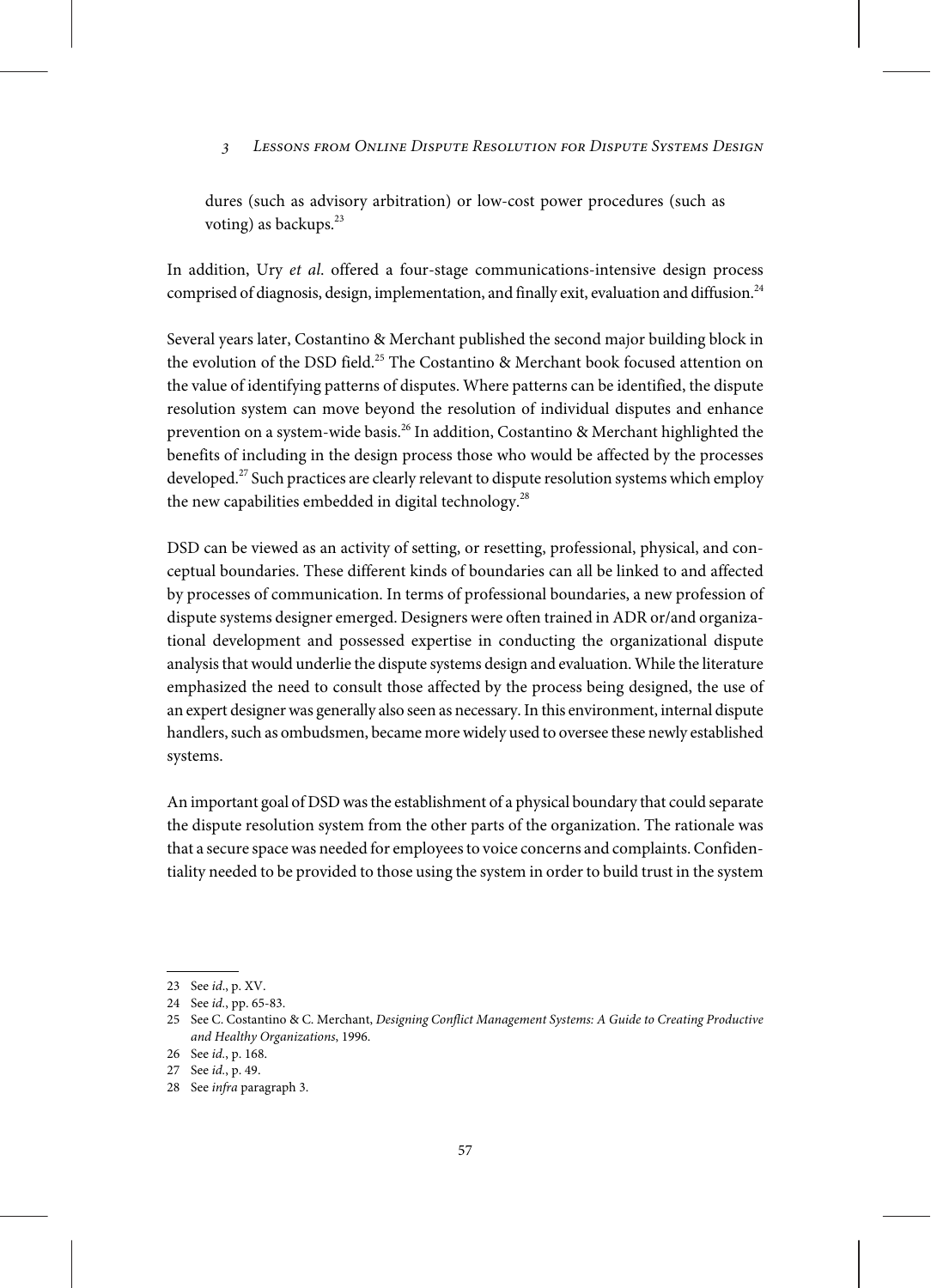and in the neutrals who were often employees of the organization.<sup>29</sup> This is, of course, important but confidentiality also led to very little documentation being preserved about the operation of the dispute resolution process. $30$ 

Lastly, DSD has had an impact on conceptual boundaries relating to dispute resolution typologies. The establishment of distinctions among ADR processes was necessary to distinguish internal conflict management systems from the litigation process, something that was important in justifying their establishment and use. Dispute resolution literature tended to view the freedom and flexibility to select one's own dispute resolution process as a principal advantage of ADR. The framework offered by UB&G emphasized the advantages of internal systems and the value of deliberate design. Dispute systems designers have often opted for one or more processes, including mediation, arbitration, and counseling. Clear lines were drawn between interest and rights-based processes and within each category, processes such as mediation tended to have set, predetermined characteristics.

Since the publication of the Costantino & Merchant book, the DSD field has generated a substantial literature on the topic and conflict management systems have been established in many different organizations and institutions. $31$  What originally was applied to the workplace setting has expanded and is being employed in additional areas, such as courts,  $32$ compensation facilities and funds,  $33$  constitution-drafting,  $34$  and the international sphere.  $35$ 

<sup>29</sup> See H. Gadlin & E.W. Pino,"Neutrality: A Guide forthe Organizational Ombudsperson", Neg. J. (1997) Vol. 13, pp. 17-35**; M**.P. Rowe, "The Corporate Ombudsman: An Overview and Analysis", Neg. J. (1987) Vol. 3, pp. 128-129.

<sup>30</sup> See H. Gadlin, "The Ombudsman: What's in a Name?", Neg. J. (2000) Vol. 16, p. 41.

<sup>31</sup> See for example J.P. Conbere, "Theory Building for Conflict Management System Design", Conflict Res. Q. (2001) Vol. 19, pp. 215-236; C.A. Costantino, "Using Interest-Based Techniques to Design Conflict Management Systems", Neg. J. (1996) Vol. 12, p. 207-214; D.M. Kolb & S.S. Silbey, "Enhancing the Capacity of Organizations to Deal with Disputes", Neg. J. (1990) Vol. 6, pp. 297-304; M.P. Rowe, "The Ombudsman's Role in a Dispute Resolution System", Neg. J. (1991) Vol. 7, pp. 353-360. A prominent example is Lipsky, Seeber & Fincher's comprehensive book on conflict managementsystems, published in 2003 (See D.B. Lipsky et al., Emerging Systems for Managing Workplace Conflict: Lessons from American Corporations for Managers and Dispute Resolution Professionals, 2003).

<sup>32</sup> See C. Menkel-Meadow, "Are There Systemic Issues in Dispute System Design? And What We Should [Not] Do About It: Lessons from International and Domestic Fronts", Harv. Neg. L. Rev. (2009) Vol. 14, p. 201; O. Rabinovich-Einy, "Beyond Efficiency: The Transformation of Courts through Technology", UCLA J. of L. & Tech. (2008) Vol. 12, pp. 1-45.

<sup>33</sup> See R.M. Ackerman, "The September 11<sup>th</sup> Victim Compensation Fund: An Effective Administrative Response to a National Tragedy", Harv. Negot. L. Rev. (2005) Vol. 10, pp. 135-229; E. Eiran, "Politics and the 2005 Gaza and North West Bank Compensation and Assistance Facility", 14 Harv. Negot. L. Rev. (2009) Vol. 14, pp. 101-121.

<sup>34</sup> See Menkel-Meadow (2009), p. 219.

<sup>35</sup> See A.K. Schneider, "The Intersection of Dispute Systems Design and Transitional Justice", Harv. Neg. L. Rev. (2009) Vol. 14, pp. 289-315.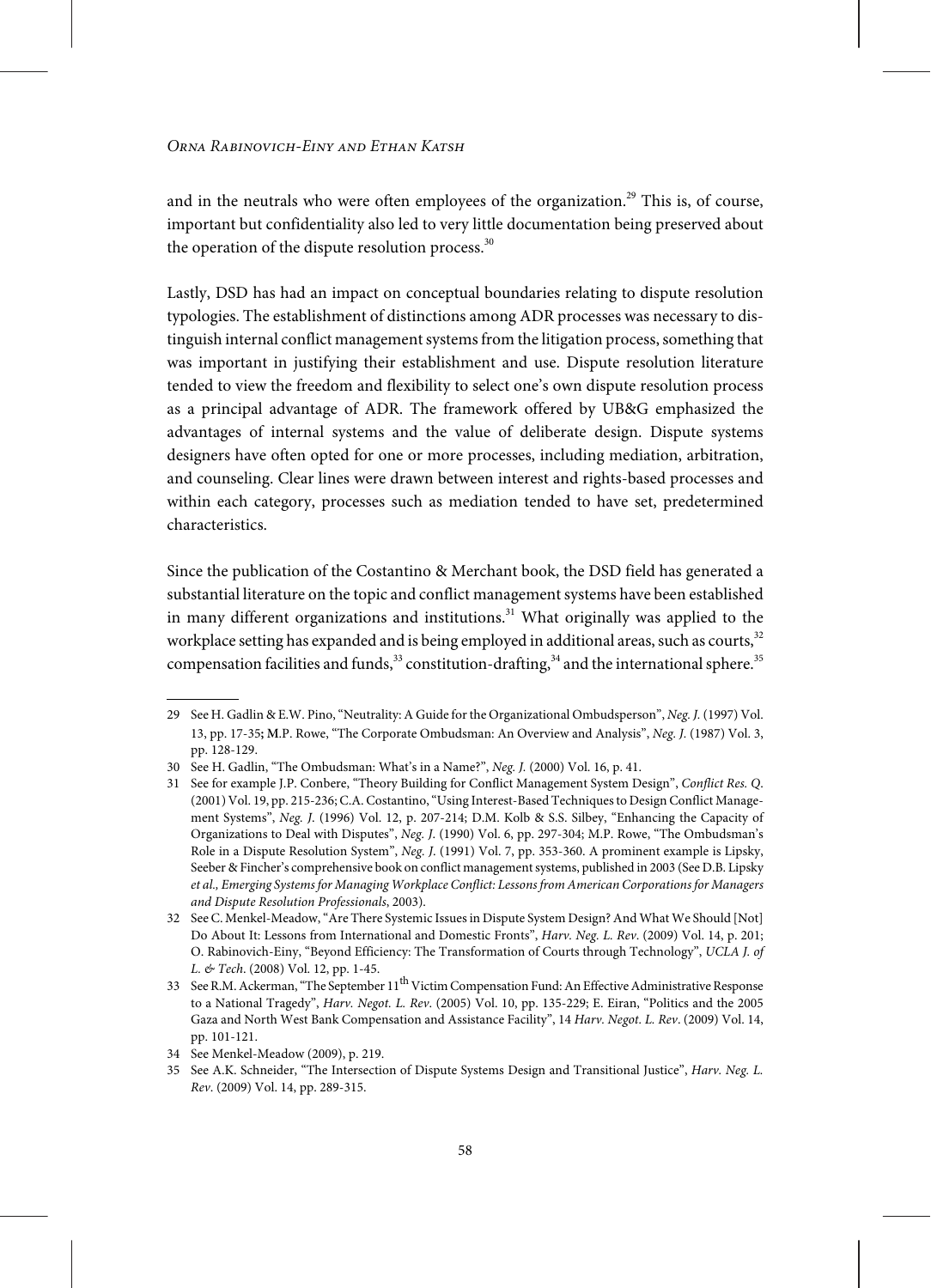In all these contexts, it has been recognized that the heart of both dispute resolution and dispute prevention lies in communication between parties as part of a decision-making process. Rather than waiting for disputes to occur, dialogues conducted by potential parties in organizational settings can lead to the design of processes for facilitating information exchange and information processing in other arenas and between different types of stakeholders. Such efforts also had the effect of dimming the distinction between formal and informal dispute resolution,<sup>36</sup> and between dispute resolution and norm generation.<sup>37</sup>

As part of the growth of the field, the Ury et al. and Costantino & Merchant models have been revisited in an attempt to address "second generation" DSD issues.<sup>38</sup> Yet, the impact and potential of digital technology on the traditional framework of DSD has not been rigorously studied.<sup>39</sup> Where technology has been discussed, it has been assumed that the role of technology in DSD would be to move the field in the same direction it has been heading rather than being a force that represents a change in direction. Technology however, is often "disruptive", in that it may require a reorienting of accepted practices at the same time that it brings new ways and new ideas about how to achieve goals.<sup>40</sup> It is our view that the introduction of digital technology will generate a highly significant and perhaps radical shift, under which DSD is transformed from a boundary-setting activity to one in which boundaries are constantly being challenged, becoming more diffuse and flexible. One example is the way in which technology has allowed the breaking of traditional distinctions that have long existed within ADR between interest- and rights-based processes, as well as the blurring of boundaries within each process type. This involves generating new types of processes and variations within each familiar category of processes, each with its own

<sup>36</sup> For the application of DSD principles to courts: See Menkel-Meadow (2009), p. 201; O. Rabinovich-Einy (2008).

<sup>37</sup> With the application of DSD principles in consensus-building processes, they were often being used to generate new norms and shared understandings as opposed to addressing a concrete conflict in accordance with pre-existing norms: see C. Menkel-Meadow, "Peace and Justice: Notes on the Evolution and Purposes of Legal Processes", Geo. L. J. (2006) Vol. 94, pp. 572-576.

<sup>38</sup> See C.A. Costantino, "Second Generation Organizational Conflict Management Systems Design: A Practitioner's Perspective on Emerging Issues", Harv. Neg. L. Rev. (2009) Vol. 14, pp. 81-100; F.E. McGovern, "The Second Generation of Dispute System Design: Recurring Problems and Potential Solutions", Ohio St. J. on Disp. Resol. (2008) Vol. 24, pp. 53-79.

<sup>39</sup> Notable exceptions are the Bordone article (R.C. Bordone,"Electronic Online Dispute Resolution:ASystems Approach Potential, Problems, and a Proposal", Harv. Neg. L. Rev. (1998) Vol. 3, pp. 175-211) and the Lipsky et al. book (Lipsky et al. (2003), pp. 329-331), which refers to the emergence of ODR. The following are some additional exceptions where ODR is mentioned: See L.B. Bingham et al., "Dispute System Design and Justice in Employment Dispute Resolution: Mediation at the Workplace", Harv. Neg. L. Rev. (2009) Vol. 14, pp. 14, 17; See Menkel-Meadow (2009), p. 208; S. Smith & J. Martinez,"An Analytic Framework for Dispute Systems Design", Harv. Neg. L. Rev. (2009) Vol. 14, pp. 145, 150, 154-156; Eiran (2009), p. 121. More commonly, however, the DSD literature ignores technology.

<sup>40</sup> E.Katsh, The Electronic Media and the Transformation of Law1989, pp. 3-5; R. Susskind, The End of Lawyers 2008, pp. 93-100.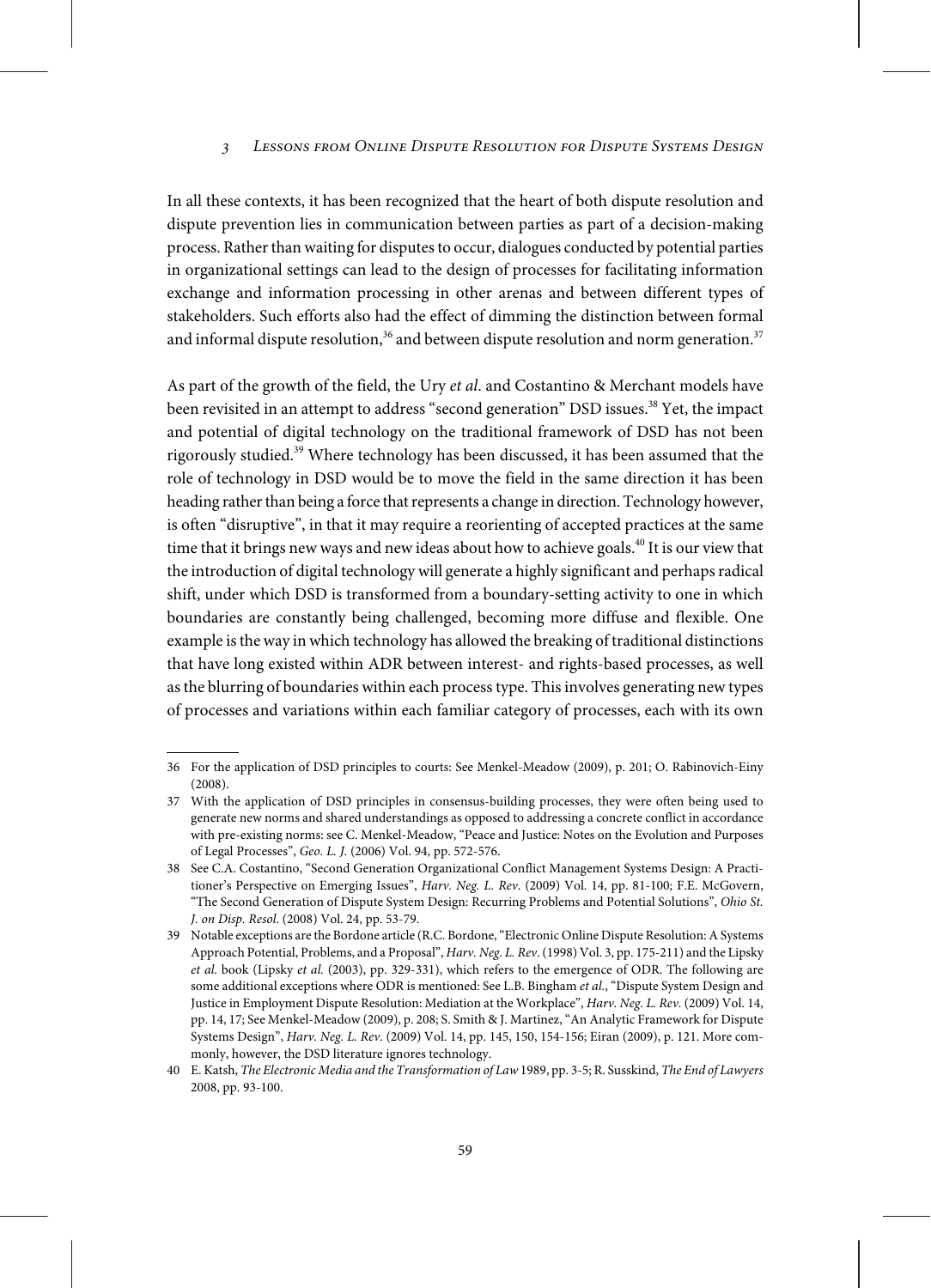qualities and traits.<sup>41</sup> We expand on the blurring of boundaries in DSD in these and other realms in the following section.

# **2.3 The Impact of New Technologies on DSD: The Blurring of Traditional Boundaries**

# 2.3.1 Professional Boundaries

The traditional DSD paradigm laid the foundation for both the creation of a newprofession of dispute systems designers and a newarena forthe delivery of dispute resolution services by professional ombudsmen internally within organizations. The proliferation of digital technologies seems to challenge these professional categories and the boundaries they created on several levels. For one, our understanding of dispute systems designer capabilities, qualities and training can be expected to undergo significant change.<sup>42</sup> While traditionally, both designers and ombudsmen were trained in such areas as organizational development and dispute resolution, the digital environment requires familiarity with the new opportunities and dangers that are associated with digital communication and the use of digital tools for locating, addressing and preventing conflicts. As digital technology becomes an inherent part of the way people interact and organizations function, it will have to be incorporated into the way people communicate about their differences. We can expect a similar development to occur in terms of the spread of ODR systems (either as standalone systems or as an addition to face-to-face ones), requiring designers to better understand the qualities of these technologies and the new opportunities they open up (as well as the barriers and costs they entail).

As part of these changes, dispute systems designers will need to learn to cooperate with technical expertsin the development of ODR systems. Working together does not translate into a mere aggregation of perspectives, but may very well result in a product that is altogether different, as a result of the commingling of the very different viewpoints, work processes and orientations each of the disciplines has.

An important new perspective that is bound to deeply impact the DSD field is that of computer scientists who will inevitably be drawn to ODR. Online dispute resolution and DSD have attracted the interest of computer scientists who have recognized that ODR is

<sup>41</sup> See infra paragraph 2.3.3.

<sup>42</sup> See Costantino (2009), pp. 96-97 (raising the question what knowledge, skills and competencies dispute designers should possess).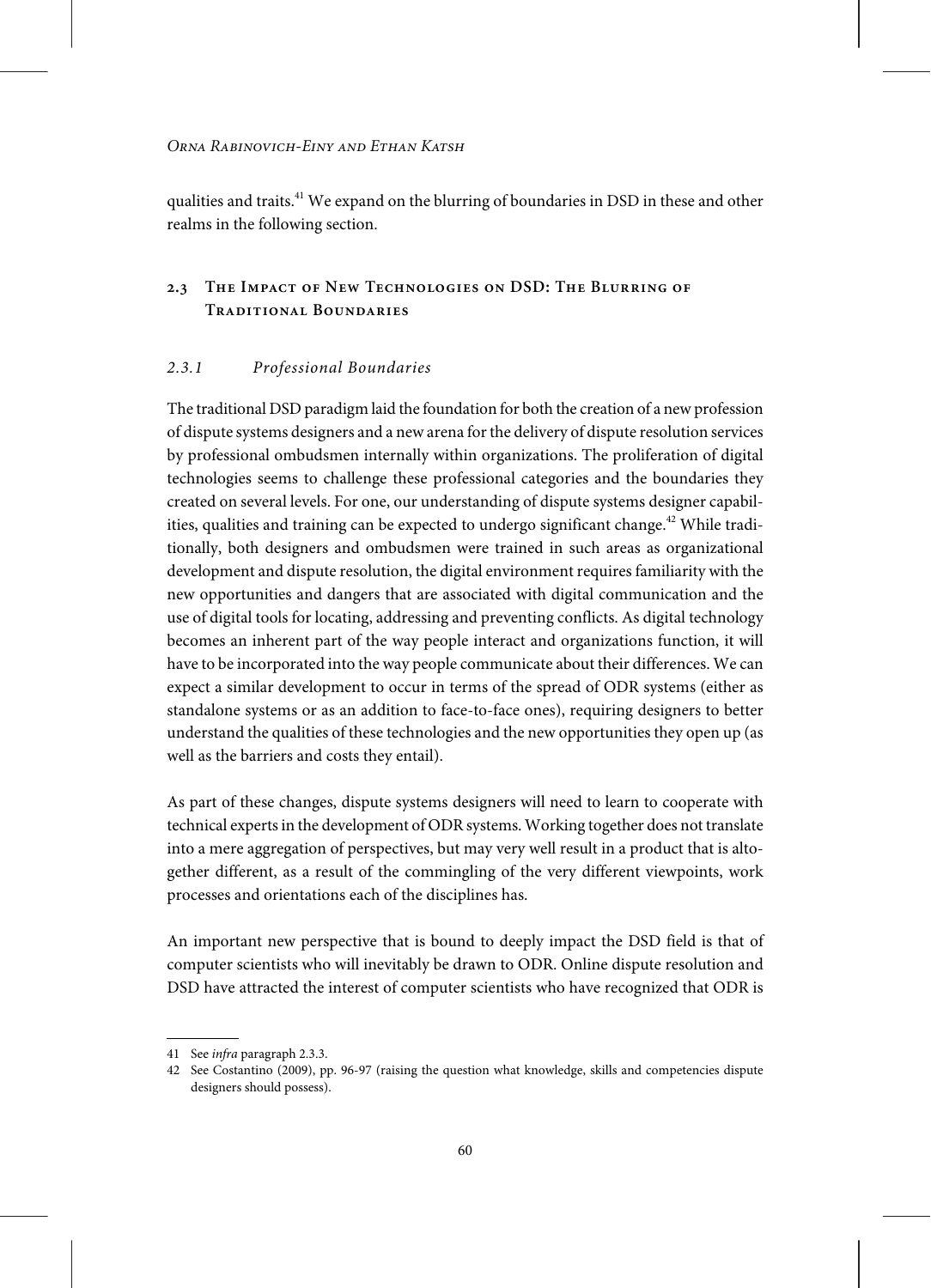software-based and, like all forms of dispute resolution, isfocused around the management of communication and information. There are many sub-fields of computer science, such as artificial intelligence, process modeling and software engineering, that are likely to find that ODR and DSD provide opportunities for research and practical contributions. As processes that were conducted entirely face to face in the past are joined by processes that are software-based, modes of analysis and presentation are likely to change. Verbal and textual applications, for example, are likely to be joined by visual and graphical resources, by tools for reflection and even by games that provide behavioral insights. In an early example of some of this, the University of Massachusetts Departments of Computer Science and Legal Studies, along with a federal agency, the National Mediation Board, have been working together for seven years with an initial focus on the use of technology in labor disputes.<sup>43</sup> Computer scientists' input in the design phase proved crucial. Their role extended beyond that of mere executioners, uncovering assumptions underlying the ADR-trained designers' choice of goals and means, and, consequently, in refining the goals of these new tools as well as playing a key role in shaping their form.

In addition, user input also has the potential to transform the way in which DSD is understood and practiced. Digital technology can make participation by stakeholders much more meaningful than it has traditionally been by allowing a wide array of voices to be heard. This is due to the capabilities for synthesizing input from a large number of participants,<sup>44</sup> the ability to offer input at convenient times and from afar and, in some cases, the opportunity for anonymous input that comes with digital communication in the post web 2.0 era.<sup>45</sup> Furthermore, users can become actual designers of the dispute resolution systems on which they rely. Wikipedia's informal "mediation cabal" dispute resolution avenue is one example of a bottom up dispute resolution mechanism that exists alongside parallel processes offered by the site.<sup>46</sup> This is another clear manifestation of the threats technology poses for professional boundaries, as individual users, with no background in DSD (nor ADR for that matter) can establish dispute resolution processes and systems. We can expect a layperson's design to differ from that of a professional dispute systems designer, resulting in an end-product that resembles familiar processes, but also departs from some of the basic prevailing assumptions among ADR professionals. It is perhaps not surprising therefore that the mediation cabal process does not offer confidentiality to disputants and all mediation records are widely available online, much more in line with

<sup>43</sup> Katsh & Wing (2006), pp. 33-35.

<sup>44</sup> See B.S. Noveck, Wiki Government: How Technology Can Make Government Better, Democracy Stronger, and Citizens More Powerful, 2009, pp. 14, 18, 181 (for a more general discussion of the phenomenon of "crowd sourcing").

<sup>45</sup> See Katsh & Wing (2006), pp. 40-41.

<sup>46</sup> <http://en.wikipedia.org/wiki/Wikipedia%3AResolving\_disputes>, last accessed on 7 May 2011.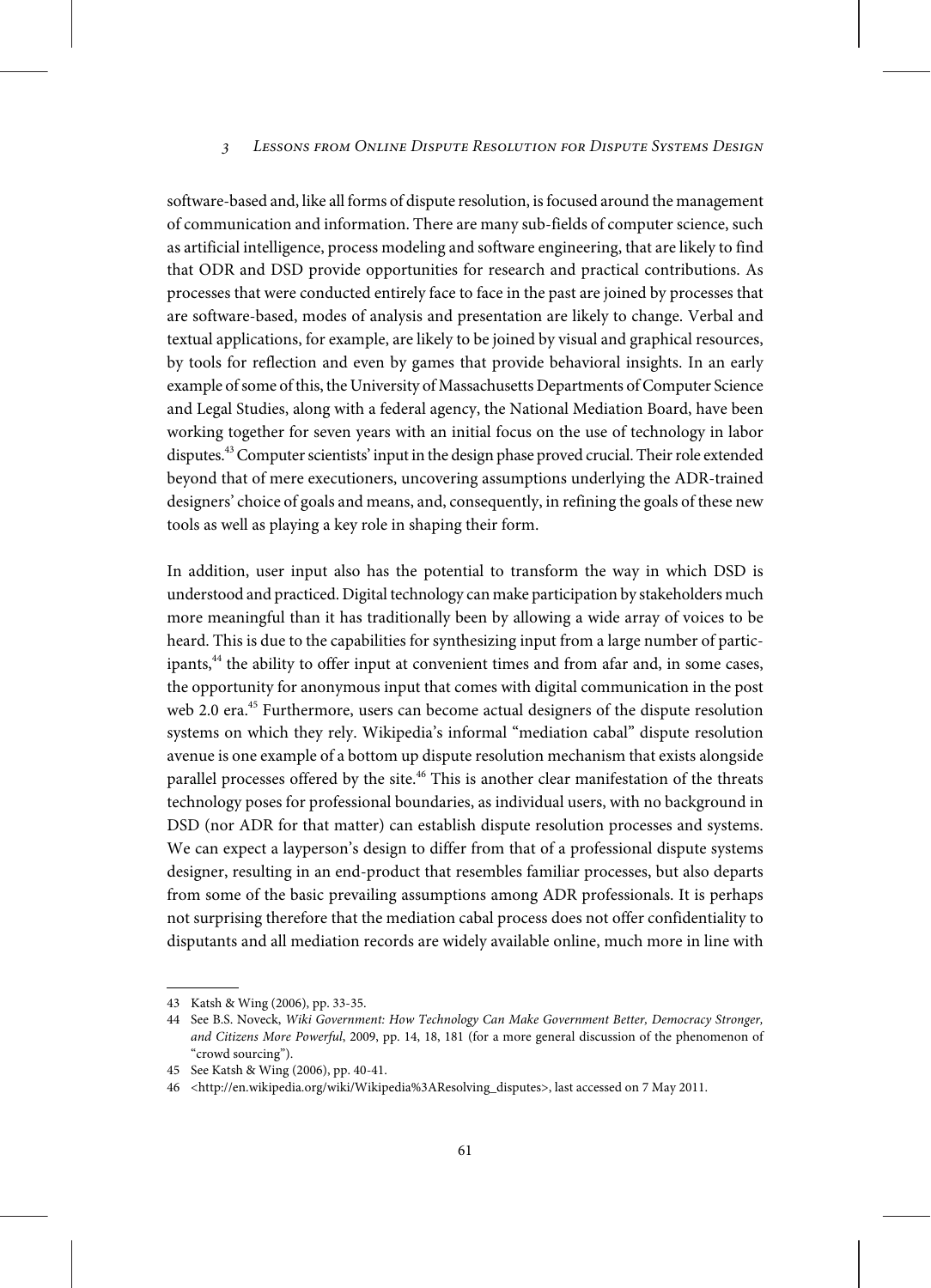the spirit of current conventions of internet users than the assumptions and policies practiced by ADR professionals. Interestingly, the formal mediation process conducted on Wikipedia, which is a product of "top down" design, is a discrete, closed process.

As we realize the ease with which users and other non-professional dispute system designers can set up a site for receiving and handling complaints, the question arises as to what value does a dispute systems designer add? One importantrole for professional dispute systems designers lies in their duty to ensure the fairness and effectiveness of such systems. While technology opens the door for greater user involvement and input, it is also true that the mannerin which large organizations currently operate may undermine the ability of certain stakeholders to participate in the design process.<sup>47</sup> As we know, technology can subject stakeholders to power, not only empower them. When evaluating these questions, designers need to be aware of the fact that new technologies represent more than a change in arena for the performance of dispute resolution processes; digital technology is transforming the very nature of these processes and changing their characteristics in ways that are bound to have an important impact on stakeholders and the organization alike. As others have demonstrated, technology is by no means neutral and a particular software design reflects a preference for certain values over others.<sup>48</sup> While this is certainly a concern, it should be borne in mind that the danger for misconduct, negligence or incompetence by a third party conducting a private and flexible ADR process in a face-to-face setting can be of similar, if not greater concern.<sup> $49$ </sup> The same software that promotes a particular value choice also makes design choices more visible, minimizes third party discretion due to enhanced structure, and allows for more ex-post study of the impact of design choices and quality control of decision-making where discretion is employed through data documentation and analysis.

Some of the pressures ODR can generate can be expected to impact dispute resolution professionals more generally, not only those designing these systems. Ombudsmen, mediators, arbitrators and others will have to feel comfortable with technological applications of dispute resolution processes and learn to incorporate these tools and systems either as a principal avenue for addressing conflict or as a supplement to more traditional channels. Undoubtedly, many dispute resolution professionals will find these developments threatening, as they will require additional training and learning.

<sup>47</sup> J. DeMars et al., "Virtual Virtues: Ethical Considerations for an Online Dispute Resolution (ODR) Practice", Disp. Res. Mag. (2010) Vol. 17, pp. 6-11.

<sup>48</sup> See generally H. Nissenbaum, "Values in Technical Design", in C. Mitcham (Ed.,), Encyclopedia of Science Technology and Ethics 2005, pp. ixvi, ixvi-ixx (discussing the challenges of integrating values into the design of technology).

<sup>49</sup> See Rabinovich-Einy (2006), pp. 266-267.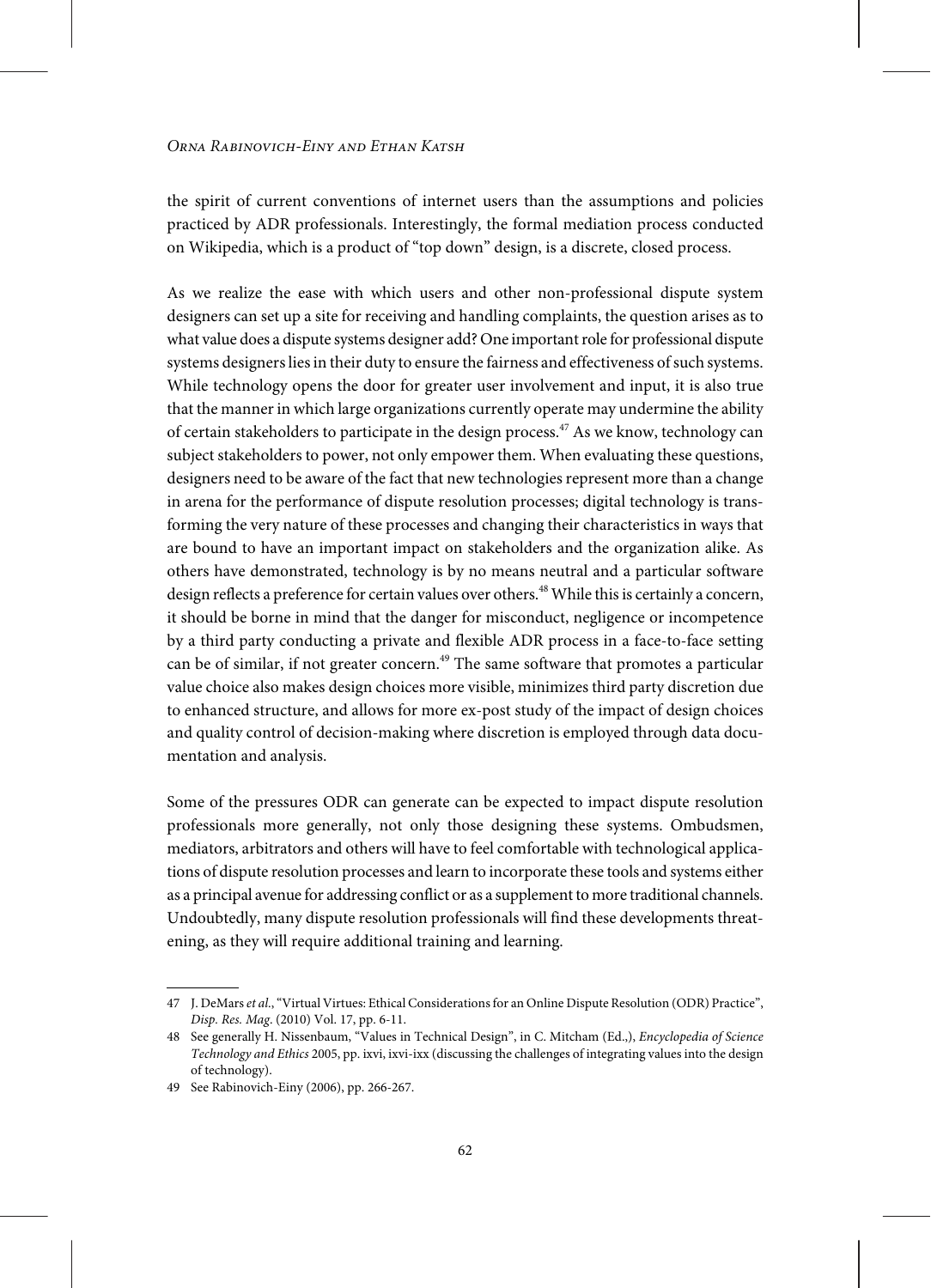The threat posed by ODR to some dispute resolution professionals, however, may run deeper than the mere need to learn new skills. As described above, some ODR tools are based on automated negotiation, which allows for the displacement of the third party. As we have seen, for simple, repetitive types of disputes, these tools can be extremely effective in resolving disputes. eBay reports an impressive 80% success rate for its automatic processes. Similarly, Cybersettle reports that its product "has been proven to reduce average claim cycles by reducing time spent in the negotiation and settlement stage of claim handling. The process provides claims management with enhanced control over of loss payments, avoids litigation costs, and lowers administrative expenses". <sup>50</sup> While it may seem unlikely that an automated process can be effective in addressing more complex and idiosyncratic conflicts, these developments could prove significant overtime fortwo reasons. First, the scope of what constitutes simple, repetitive and mold-like disputes for which automated processes could provide an effective response may prove to be substantial. Second, with the evolution of technological tools, the reach of automated processes may expand to include situations that today seem too complex for automated tools.

Clearly, then, dispute systems designers and other dispute resolution professionals will have to demonstrate their relevance in an era in which access, use and control of information is changing, the nature of expertise is shifting and many of the traditional intermediaries are being displaced. They will have to gain a deeper understanding of the impact the shift to digital communication is having on their field and be able to identify what is changing and what is not.

#### 2.3.2 Physical Boundaries

While traditional DSD theory advocated the separation of the dispute resolution system from the other parts of the organization to ensure that a secure space is created for stakeholders to voice concerns and complaints, in the digital era such rigid separation often seemsimpossible, even undesirable. The fearthat accessto dispute information may impact the integrity of the dispute resolution process when it is conducted internally can be compensated in the online setting through increased documentation and transparency regarding the content and enforceability of dispute resolution outcomes. The same technology that makes confidentiality more difficult to sustain, can also provide us with alternatives to ensure that organizations or companies do not abuse the dispute resolution data that is now made increasingly accessible to them, and can be mined and used in much more significant ways than in the past.

<sup>50</sup> See <www.cybersettle.com/pub/home/products.aspx>, last accessed 7 May 2011.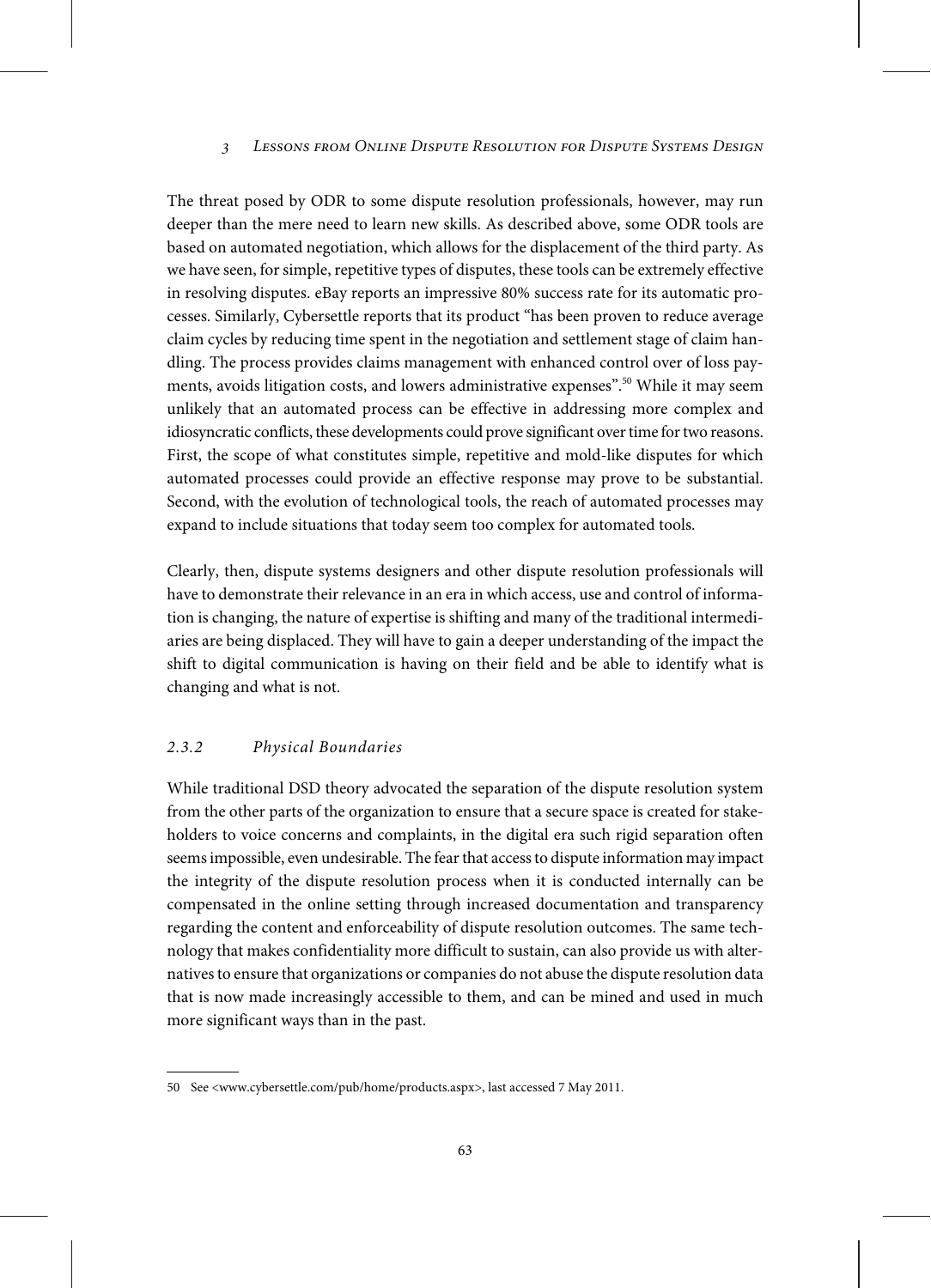To understand why ODR may be attractive to disputants despite the cost in terms of confidentiality, we need to reexamine the rationale for ensuring confidentiality in ADR and the reasons behind the establishment of a "Chinese Wall" between internal dispute resolution units/processes and the rest of the organization's operations. Confidentiality is considered to be a key advantage of ADR processes over formal avenues, drawing disputants to take part in these voluntary processes and allowing them to participate more openly and meaningfully. In terms of confidentiality of proceedings within the organization, the idea was to ensure the independence and impartiality of the dispute resolvers, who were sometimes both employees of the organization and neutrals addressing disputes that relate to the organization, or in which the organization had some indirect interest. The introduction of ODR has challenged the common expectations regarding confidentiality in ADR in general and in internal dispute resolution processes in particular on three levels – the individual level of the disputants, the organizational level (separation between dispute resolution data and other units of an organization), and the intra-organizational level (translating into greater ability and willingness to share dispute resolution data across institutions).

On the individual level, because most ODR processes are based on textual communication, disputants obtain a copy of all communications exchanged as part of the process (with the exception of private communications between the dispute resolver and the other party/ies to the dispute). This means that it can be more difficult to contain the flow of dispute resolution information than in a face-to-face oral process. While parties may commit to maintaining such information secret, the difficulty of regulating party actions over such data has led at least some ODR services, such as SquareTrade when handling eBay disputes, to forego such demands altogether. $51$ 

But with this risk, also comes an important benefit in terms of quality control over the process, its fairness and effectiveness. Since communications are documented and parties (as well as others) can access them in real time as well as later on, this serves as a check on third party intervention. Through in depth study of particular cases as well as aggregate data on the outcomes delivered under specific third parties or ODR providers, improper conduct, poor performance and problematic process design can be quite easily uncovered.<sup>52</sup> In many instances, current use of ODR has been restricted to "simple", non-emotional disputes where the reduction of privacy has been viewed as insignificant. Our view, however, is that over time we can expect the privacy barrier to use of ODR to further decline. Already, social attitudes towards privacy are changing dramatically with the younger generation

<sup>51</sup> Rabinovich-Einy (2006), pp. 274-276.

<sup>52</sup> Id., p. 278-280.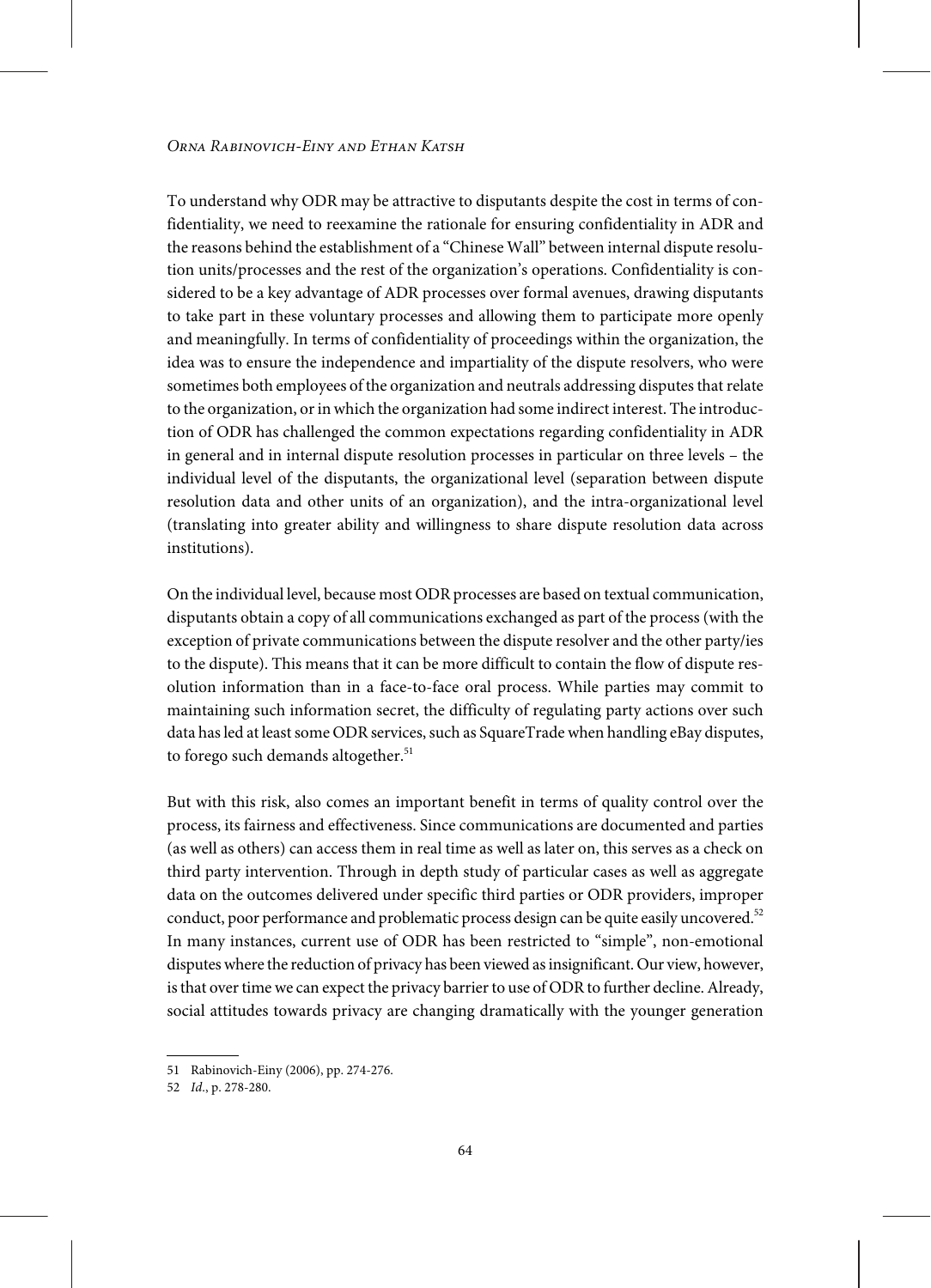willing to disclose an abundance of personal, sensitive information online. While some have viewed these developments as a consequence of ignorance, it seems that the trend is a strong one, most likely irreversible, and its impact will inevitably be a dramatic change in our attitudes towards privacy. In terms of third party neutrality, then, while we may be sacrificing the original means for ensuring independence (mainly through separation and distance), we have opened the door for a different kind of quality control mechanism, operating on both the individual and aggregate levels.

New practices that rely on online communication and information processing are generating and potentially capturing more information during the online dispute resolution process than had occurred when the entire process was conducted face to face. DSD had previously emphasized looking for patterns of disputing conduct and addressing them during the DSD process. ODR will challenge institutions developing dispute systems as efforts are made to build trust in the process and, at the same time, use the information and value that are generated as the parties interact with each other and with the mediator.

In the introduction to Getting to Yes, Fisher and Ury note that "conflict is a growth industry". <sup>53</sup> If that was true almost three decades ago, it is even more true today. Disputes are a byproduct of transactions and relationships and when such interactions are novel and also complex, even more disputes are likely to occur. If institutions are to be trusted as they use the new media widely, the trust enhancing value of ODR will need to be recognized in contexts in which disputes do not occur or rarely occur.

As one example, the US government is aggressively trying to increase use of electronic health records.<sup>54</sup> As patients acquire electronic access to records that were rarely accessed when they were in paper form, they are likely to discover errors in the records and questionable diagnoses and characterizations in doctor's notes. It is to be expected that online systems for challenging and correcting information in the record will arise. In addition, these records are perceived not only to be helpful in improving individual health but in improving understanding of public health needs. The government has required that some data on the record be in a structured format that will facilitate the data, without the patient's name included, being transferred to the government for public health purposes. This has privacy implications, since there have been many cases of data being lost in the US and there is evidence thatwith some effort, almost any data can be re-identified and the patient's

<sup>53</sup> R. Fisher & W.L. Ury, Getting to Yes: Negotiating Agreement Without Giving In, 1981, p. xvii.

<sup>54</sup> D. Blumenthal & M. Tavenner, "The 'Meaningful Use' Regulation for Electronic Health Records", New England Journal of Medicine (2010) Vol. 363, No, 6, pp. 501-504.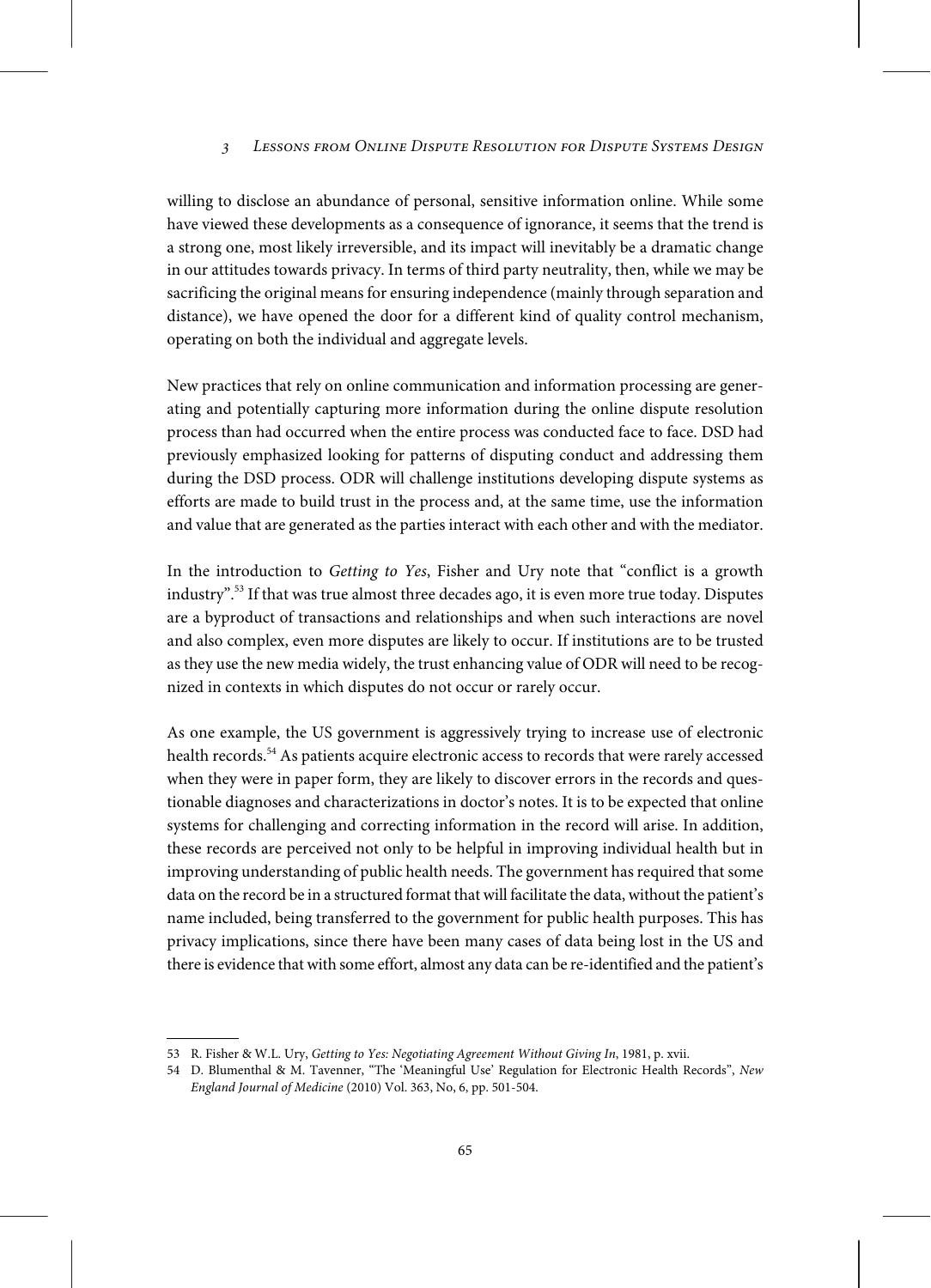name revealed. As use of such records increases, patient concerns are likely to arise and online resources for responding to these concerns will be needed.

#### 2.3.3 Conceptual Boundaries

As described above, the field of DSD has been premised on the existence of a conceptual boundary separating ADR from what is not ADR and has established additional internal conceptual boundaries within ADR, defining a fixed set of processes, each with their own commonly accepted features. Despite the rhetoric of ADR being comprised of individually tailored processes, leaving much room for creativity and imagination, the reality has been one in which these processes have tended to fit a preexisting mold which is rarely revisited and questioned.

However, developments in the ODR field have undermined what have seemed like firm distinctions between processtypes, dispute resolution system goals and third party activities. Digital technology is transforming the nature and characteristics of the different dispute resolution processes, blurring prevailing conceptual boundaries within DSD. Dispute systems designers need to realize that the way they have done things in the past is not the only way. Dispute resolution processes can be structured differently than they have been, not only because they must be structured differently when delivered online due to technological constraints, but because it may actually prove to be a better way to design the process in a given context. This realization has blurred conceptual boundaries on several fronts: (1) accepted distinctions between ADR process types and the set of characteristics and assumptions each of these processes has been associated with; (2) common distinctions between formal and informal, confidential and public, flexible and structured are revisited as new hybrid combinations emerge; and (3) the line between the different goals of the system – dispute resolution vs. dispute prevention – are increasingly being blurred with intervention taking place very early on, even without being prompted by a complaint.

In terms of conceptual boundaries between the different ADR processes offered, the emergence of ODR, and more specifically the introduction of technology into the design of the process in the form of the "Fourth Party", <sup>55</sup> have both generated completely new types of processes unimaginable in the face-to-face era and have separated some familiar dispute resolution processes from qualities and traits previously considered significant, if not essential, to their design and operation. A clear example of a new process is the emergence of automated negotiation-based ODR schemes which include, as described above, problem identification processes(eBay), mechanismsfor matching problems and solutions

<sup>55</sup> Katsh & Rifkin (2001), pp. 93-95.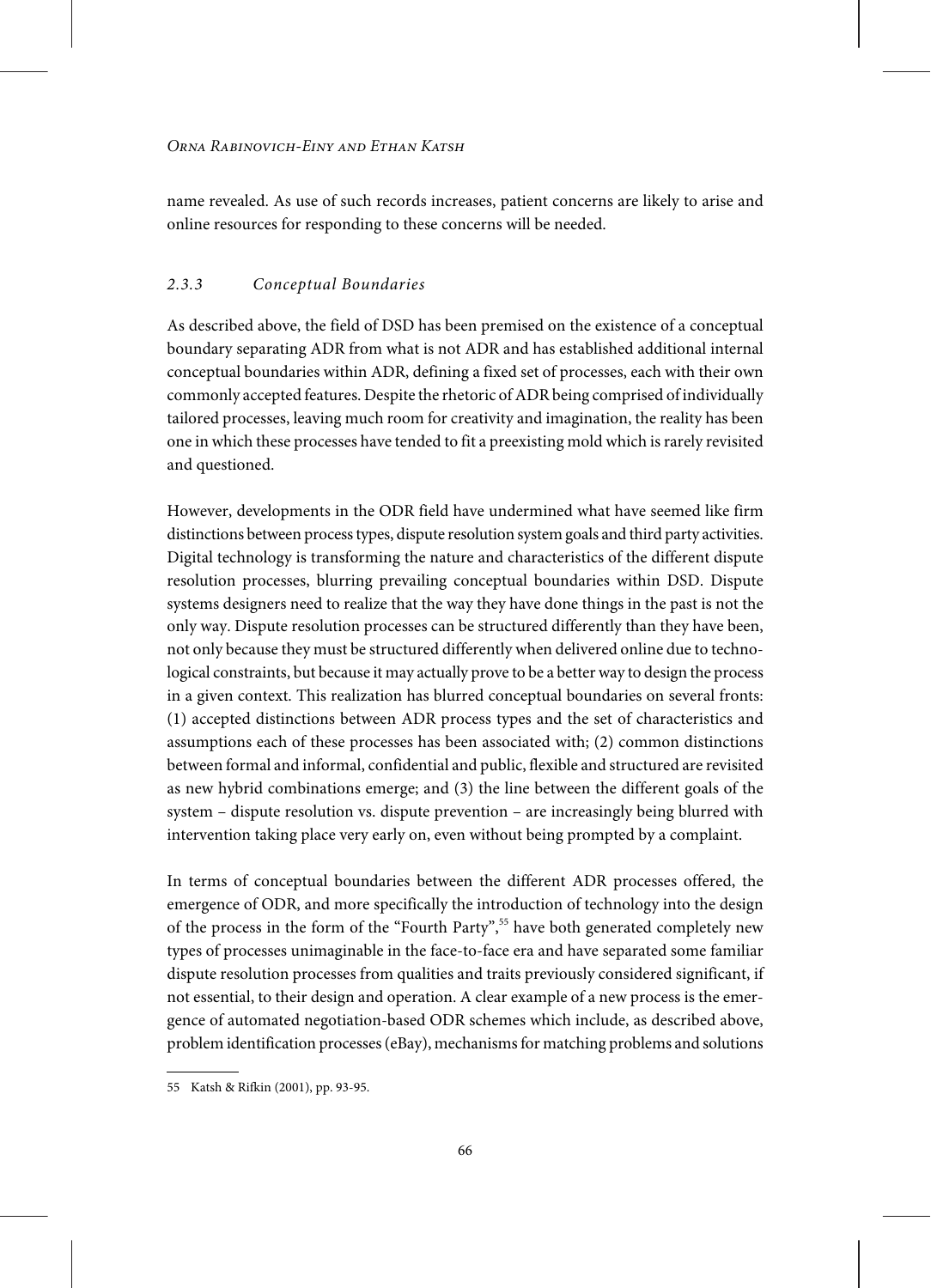(SquareTrade), automated negotiation support systems (SmartSettle) and blind bidding tools (CyberSettle).

All of the above processes escape the previously existing clear cut distinction between direct negotiation and third party dispute resolution giving rise to another *sui generis* category in which the fourth party displaces the third party. In these instances, dispute systems design has a crucial role, perhaps more so than in those cases where a human third party is later involved, because in many ways it determines the power allocation between the parties and the manner in which opportunities and challenges are shared by them.

In other cases, ODR processes are offered under the same title as their offline equivalents but may in fact possess very different qualities. The Wikipedia dispute resolution system offers several examples with a somewhat untraditional arbitration process in terms of mandate and procedures for reaching a decision,<sup>56</sup> and an open informal mediation process which also challenges the widespread current notion that mediation should and needs to be offered confidentially.<sup>57</sup> Indeed, as this last point reflects, there is another conceptual boundary, perhaps several boundaries that have been blurred by the shift to digital technology. Not only have dispute resolution processes changed, but our perceptions of what constitute formal versus informal or private as opposed to public dispute resolution have been challenged by developments in the ODR field. Benoam, an online arbitration provider, provides a compelling demonstration of these trends. As stated above, Benoam handles the vast majority of property damages claims between insurance companies in Israel ("fender-bender" claims), which are contractually referred to it in lieu of the courts. Benoam has, therefore, in effect displaced the court system in this particular domain of disputes. While Benoam emerged as a means for providing a more efficient alternative to the court system, the system and its rules have evolved significantly over time, rendering this private system increasingly formal and less private by offering more nuanced understandings of both flexibility and confidentiality than those typically held in the dispute resolution arena. Benoam has found that in order to preserve its users' trust, it had to both regulate their conduct closely through elaborate rules and by providing consistency on a substantive level.<sup>58</sup> In terms of restricting user conduct and options on such matters as time extensions and choice of arbitrator, Benoam was limiting somewhat the flexibility of the process and

<sup>56</sup> D. Hoffman & S. Mehra, "Wikitruth through Wikiorder", Emory L. J. (2010) Vol. 59, pp. 174-175.

<sup>57</sup> Of course there are exceptions to this rule offline as well, but they are rare. Mediation is defined and understood to be a confidential process and indeed one in which confidentiality constitutes an essential feature. See for example, Section 8 of the Uniform Mediation Act, available at <www.mediate.com/articles/umafinalstyled.cfm>, last accessed on 7 May 2011.

<sup>58</sup> Rabinovich-Einy & Tsur, "The Case of Greater Formality", 2010, pp. 546-552.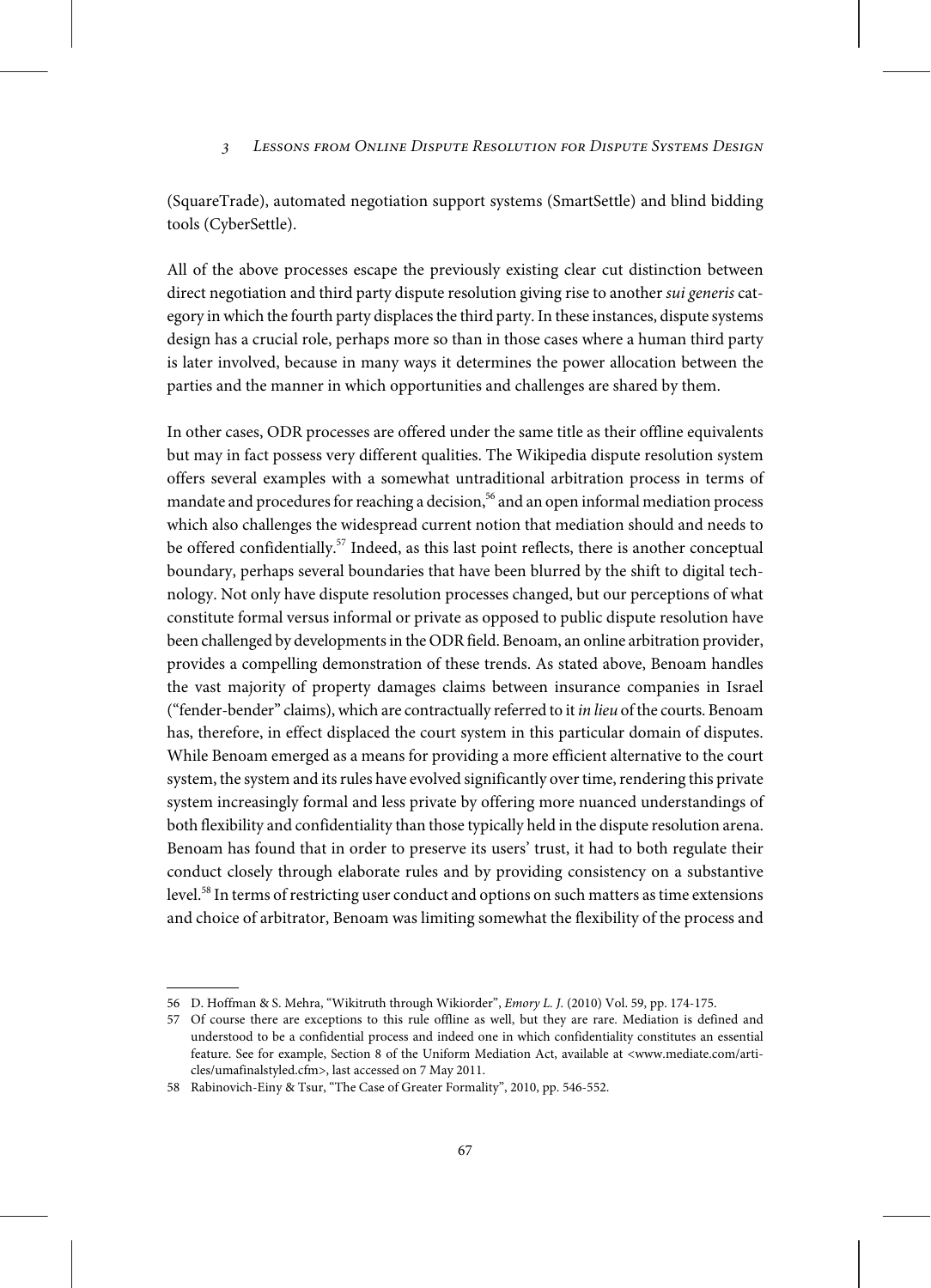the control of the parties but compensated for such loss through ongoing learning of the impact of its rules on participants and outcomes.<sup>59</sup>

Benoam also decided to revisit its initial decision to maintain complete confidentiality of its arbitrators' rulings both internally and externally so as to enhance predictability of the system and, consequently, the consistency and fairness of resolutions rendered. While it chose to sustain external confidentiality, it curtailed somewhat the confidentiality of awards within the system by creating a space in which previous landmark decisions were published and adopted *res judicata* rules and a practice of binding precedents in the system.<sup>60</sup>

We can see how the Benoam case, largely due to the way in which technology has shaped the system and its design, has undermined the sharp dichotomies between flexible and structured systems on the one hand and between private and public systems on the other hand that have typically accompanied the ADR-court divide.

While DSD has traditionally been more focused on full-blown disputes and what is happening downstream, the capability to obtain information from persons or groups who do not yet perceive themselves as partiesis a valuable by product of enhanced communications capabilities and, hopefully, a contributor of much more effective dispute prevention strategies. Technology can contribute to this effort in several ways. For one, it can assist in the automatic detection of problems, obviating the need to passively wait for complaints to arrive and allowing proactive remedying of a problem, even before a potential complainant has been made aware of its existence. This example can be evidenced in Wikipedia's use of bots that locate instances of infringement of its policies by editors who abuse content and harm the accuracy and reputation of the content on its site.<sup>61</sup>

Another, perhaps more subtle way in which digital technology promises to enhance prevention efforts is by lowering barriers for voicing complaints and concerns, allowing them to stream in at an early stage, perhaps even before they have materialized into full-fledged disputes or prior to being experienced by additional potential claimants. This impact can be evidenced in the OGIS example, mentioned above. While OGIS was set up to mediate disputes it quickly understood that providing information effectively at an early stage can make unnecessary the providing of a mediator at a later stage.<sup>62</sup> ODR is generally viewed as an alternative to ADR or the courts and is generally evaluated in the same way, largely in terms of numbers of disputes successfully resolved. Our experience with OGIS suggests

<sup>59</sup> Id., p. 549.

<sup>60</sup> Id., pp. 555-556.

<sup>61</sup> Hoffman & Mehra (2010), pp. 207-208.

<sup>62</sup> Katsh & Rabinovich-Einy (2012).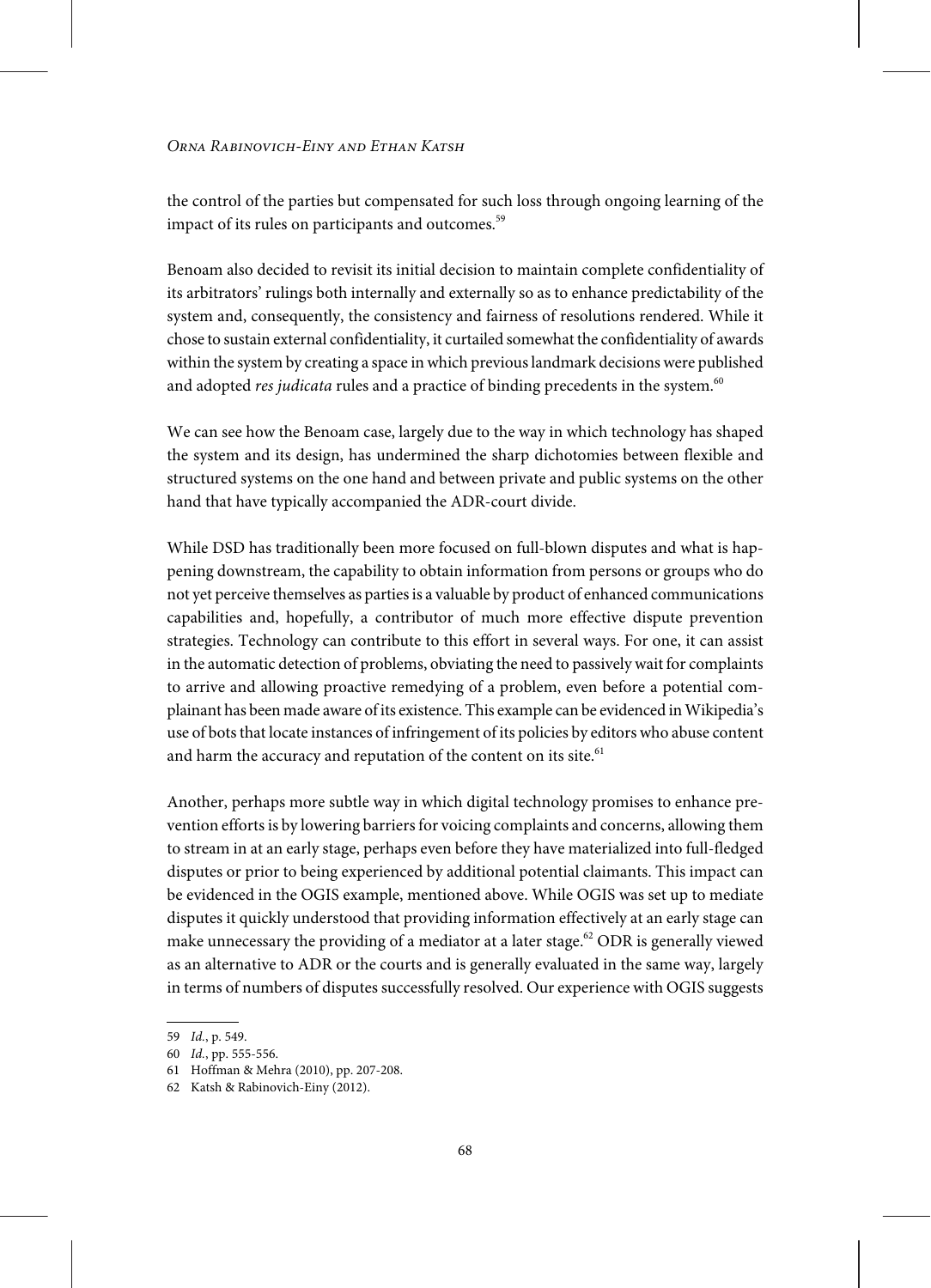that evaluation of an ODR effort may be more complex in that the seeds of an effort to prevent disputes may lie in the technology employed to resolve disputes.

In the OGIS example, many disputes are more a consequence of poor communication than of a clash of interests. While media organizations may be highly familiar with FOIA, individuals filing requests may not understand what information they are entitled or how the process works. Persons requesting files may not trust the agency that possesses the files and the agency may not be providing adequate feedback to the requestor of its need for some additional time to make a decision. In addition, before a decision is reached, many cases involve a negotiation between agency and requestor as to reducing the scope of the request or the size of the request. There is, in other words, an informal dispute resolution process that often occurs before the decision is announced and the manner in which that occurs can affect whether the requestor files a request for assistance with OGIS.

At the same time that technology provides new tools to prevent disputes, it lowers the barriers to complaining and initiating a dispute resolution process. Merely placing forms online or providing easy access to customer service phone numbers will increase the number of filings. Amazon will facilitate the return of books, something it can automate, but makes it extremely difficult to speak to someone. The only way one can find an Amazon phone number is through a search engine, not through the Amazon website. Another way of looking at this is that Amazon can respond to grievances by technology and, by doing so, prevent a grievance from evolving into a dispute.<sup>63</sup>

While the success of ADR agencies that simply resolve disputes may be properly measured by the size of caseload and the manner in which disputes are resolved, agencies using ODR in a way that can impact the larger system that generates disputes may need to be looked at differently. A reduction in caseload in such instances may actually be a sign of success and improving communication may have more long term benefits than responding to individual cases. It is reasonable to assume that the use of technology provides ODR with more opportunities to identify systemic contributors to conflict and systemic opportunities to reduce conflict. In this sense, it is appropriate to characterize ODR processes as being more involved in conflict management than are ADR systems focused on resolving individual cases. The growth in use of ODR can therefore be expected to shine more light on the variables that underlie the emergence of conflicts and lead to efforts to respond to causes of problems.

<sup>63</sup> W.L.F. Felstiner, R.L. Abel, A. Sarat, "The Emergence and Transformation of Disputes: Naming, Blaming, Claiming", L. & Soc'y Rev. (1980) Vol. 15, pp. 631-654.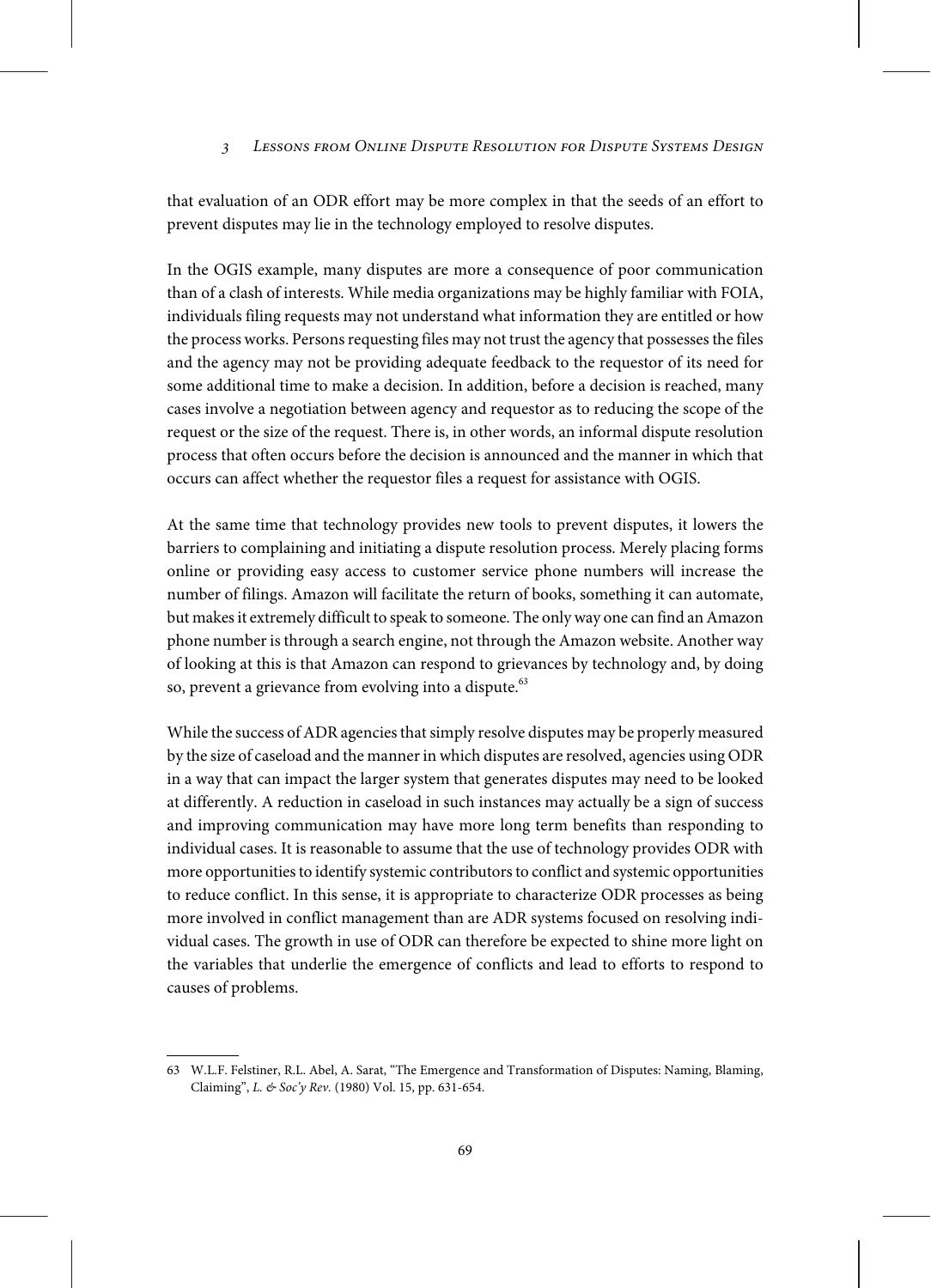Finally, digital technology allows those who offer dispute resolution services on- and offline to systematically study patterns of disputes and the effectiveness of avenuesfor addressing them due to the ease of gathering data and analyzing it through multiple lenses on an ongoing basis. While online entities offering ODR services have had a head start in recognizing this potential (as can be seen in the eBay example described above), there is no reason why these benefits should not be extended to those offering ADR services face-toface and indeed, more broadly, to courts, who have also been increasingly adopting technology into their case management and filing operations, even if not as a substitute to the proceedings themselves.

The blurring of conceptual boundaries on all three fronts described above calls for an ongoing reevaluation of the assumptions and conceptions that underlie current design of dispute resolution systems and processes, opening up newpossibilities and optionstailored to particular circumstances.

#### **3 Conclusion**

Alternative dispute resolution processes have become the primary form of dispute resolution during the last several decades. In the late 1980s, after approximately a decade of growth, it was realized that ADR needed not only skilled practitioners but systems. These systems either assisted practitioners as caseloads increased, or identified causes of disputes and reduced the levels of disputing. After a decade or so of growth in the use of ODR, something very similar is occurring. An array of online tools is being developed to assist practitioners and parties to resolve both online and offline disputes. As we point out in this chapter and as will be developed at greater length in a forthcoming article, ODR needs to orient itself to systems as well as tools and ADR needs to incorporate new technologies into the theory and practice of dispute systems design.<sup>64</sup>

The attraction of ADR at its origins lay mostly in the hope for the resolution of disputes more efficiently, quickly and conveniently than occurred in court. Over time, the value of ADR in being able to generate outcomes that were also more flexible and responsive to the disputant's needs and interests became clear. ODR, in its original form, was also perceived to be largely aimed at providing disputants, often located in different jurisdictions, with a convenient and efficient alternative when no face to face alternative was feasible. Increasingly, however, ODR applications are being linked to powerful information

<sup>64</sup> E. Katsh & O. Rabinovich-Einy, "Technology and the Future of Dispute System Design", Harv. Neg. L. Rev. 2012 (forthcoming).